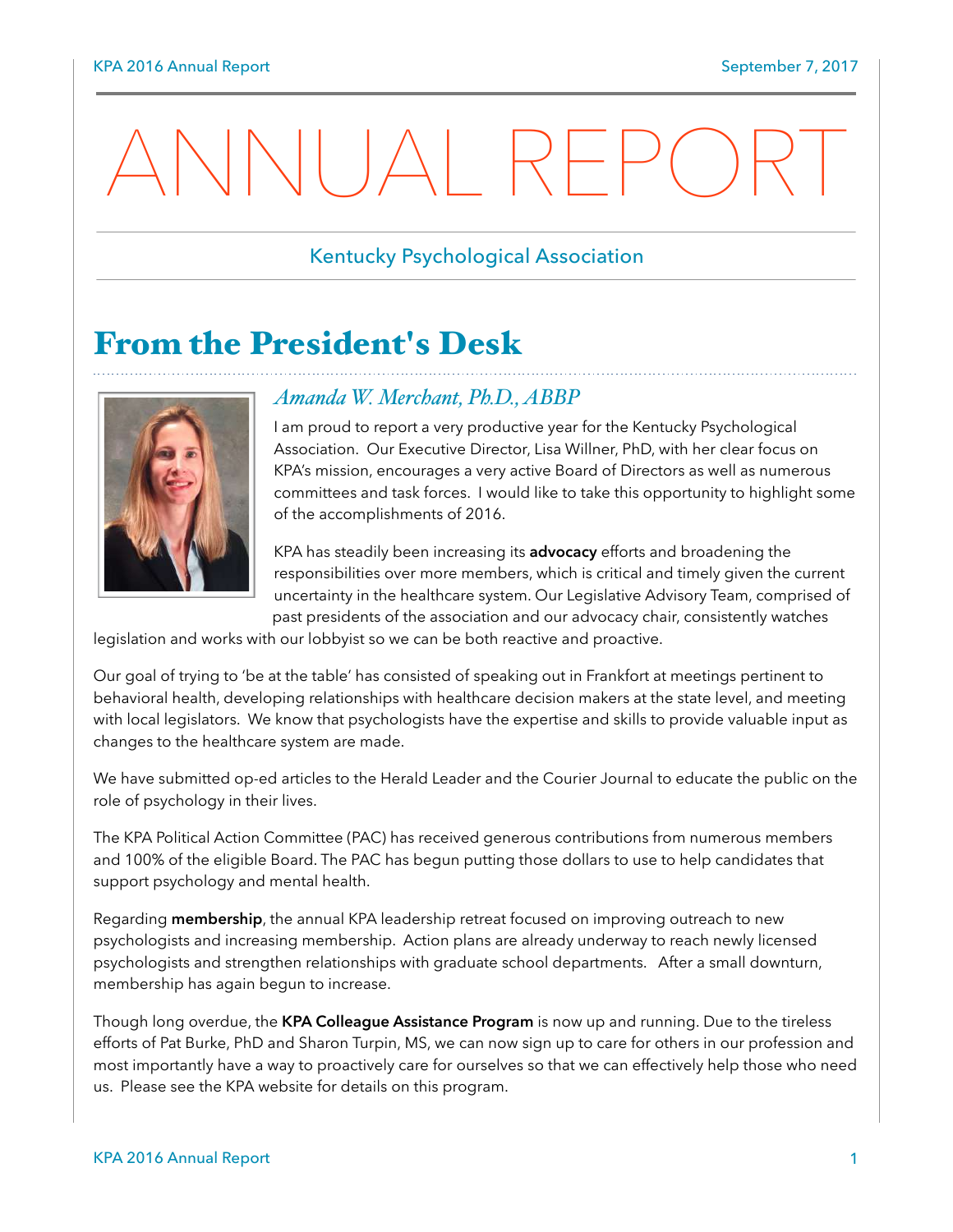Also long overdue, KPA has added a permanent Diversity Interest Section seat to the Board. Dr. Candice Crowell, who now fills this position, has quickly become a very engaged and valuable member of our Board and of the Kentucky Psychological Foundation.

Our delegation to State Leadership Conference in Washington, DC this year, which included an ECP and Diversity delegate, met with our US Senators and Congressmen in support of a new mental health bill and psychologists role in Medicare.

Although not an exhaustive list, it underscores KPA members' high level of volunteer involvement and commitment to supporting the profession of psychology. I believe the organization is strong and wellpositioned for the upcoming year. The wonderful combination of energized early career psychologists and talented long-standing members has helped create a vibrant environment that I feel lucky to be a part of. Thank you.

# An Overview from the Executive Director



#### *Lisa Wilner, Ph.D.*

2016 was a very busy, successful, and at times challenging year in the KPA Central Office. Below, some highlights of 2016 Central Office activities, organized according to KPA's three strategic priorities: Membership, Advocacy, and Leadership Development, with separate categories for Office Infrastructure/Staffing and the Kentucky Psychological Foundation whose activities are also supported by the KPA Central Office.

#### **Membership**

Programs and Services:

2016 Continuing Education offerings: Advocacy – Every Voice Counts! (Sheila Schuster, Ph.D.); Integrating Mindfulness and Compassion into Clinical Practice (Brighid Kleinman, Ph.D.); Business of Practice Conference (multiple presenters); Time-Limited Dynamic Psychotherapy: An Attachment-based, Emotionally-focused, Relational Approach (Featured Speaker Hanna Levenson, Ph.D.); Assessment and Clinical Management of Suicidal Patients (Featured Speaker M. David Rudd, Ph.D., ABPP); Neuropsychology for the Non-Neuropsychologist (Bradley S. Folley, Ph.D.; ABPP; Rebecca Stilp, Ph.D.); Working with Gender and Sexually Diverse Clients (Tammy Hatfield, Psy.D.; Warren Lambert, Ph.D.; Christen Logue, Ph.D.) 3-part Webinar series: Treatment Updates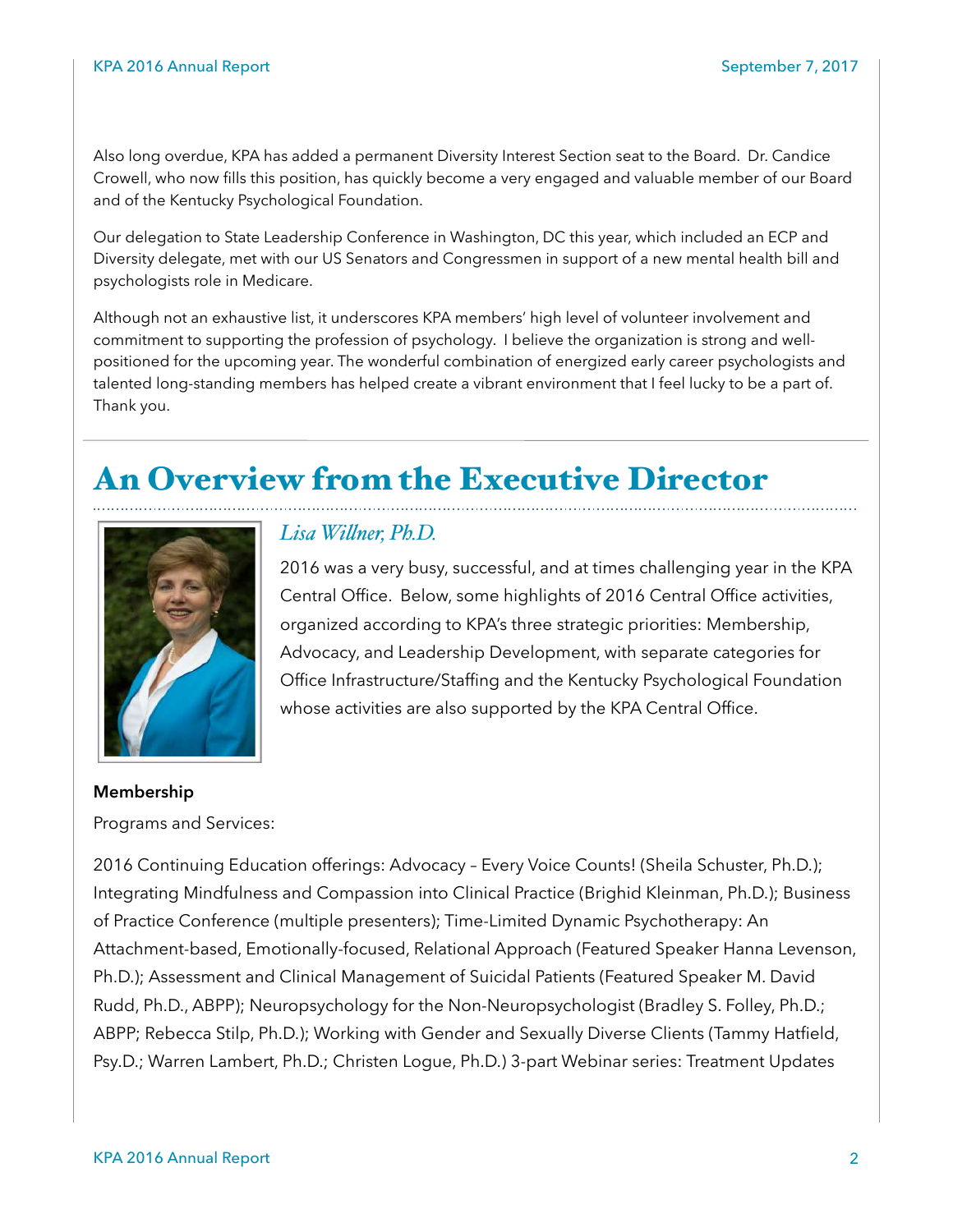#### KPA 2016 Annual Report September 7, 2017

for Clinical Practice: Bringing home lessons from the front lines; KPA Annual CE Road Show Event: Ethics training in the KPA Northern Region.

2016 Annual Convention: Psychological Practice in Diverse Settings with featured speakers: Christine Courtois, Ph.D., ABPP (complex trauma); Roy Huggins, LPC (ethics and technology); Arthur C. Evans, Jr. Ph.D. (population health; health equity; psychological training's role in transforming complex behavioral healthcare systems).

KPA Colleague Assistance Program – made resources available to the membership via KPA media. Special thanks to the KPA Ethics Committee and the members of the KCAP sub-committee.

Individual member support – letters of reference, recommendation, tenure application support, advocacy for members on a range of issues.

KPA CE Registry.

Other:

Bylaws revisions approved by the KPA membership to revise and update Emeritus and Out-of-State member categories.

Central Office support to the KPA Membership Committee.

#### **Advocacy**

KPA has significantly expanded its advocacy footprint over the past 4-5 years, with significant progress continuing in 2016.

#### KBEP:

KPA serves as a liaison to the Kentucky Board of Examiners of Psychology, attending most meetings, the KBEP retreat, hosting KBEP at the annual convention, and maintaining open channels of communication to be able to keep the KPA membership up-to-date and informed, and to provide input to KBEP from a licensee/CE sponsor/training perspective on behalf of the KPA membership. 2016 included an extensive review by KBEP of multiple regulations, including supervision, temporary licensing, disciplinary procedure hearings, and CE requirements and sponsor eligibility. Advocated on behalf of clarifying language related to pre- and post-doctoral supervision, retaining a licensed psychologist on the panel for disciplinary hearings, and clearer language regarding licensing.

Communicated to the membership multiple changes related to KBEP: changes in our license numbers due to a procedural shift at the Office of Professions and Occupations; clarification of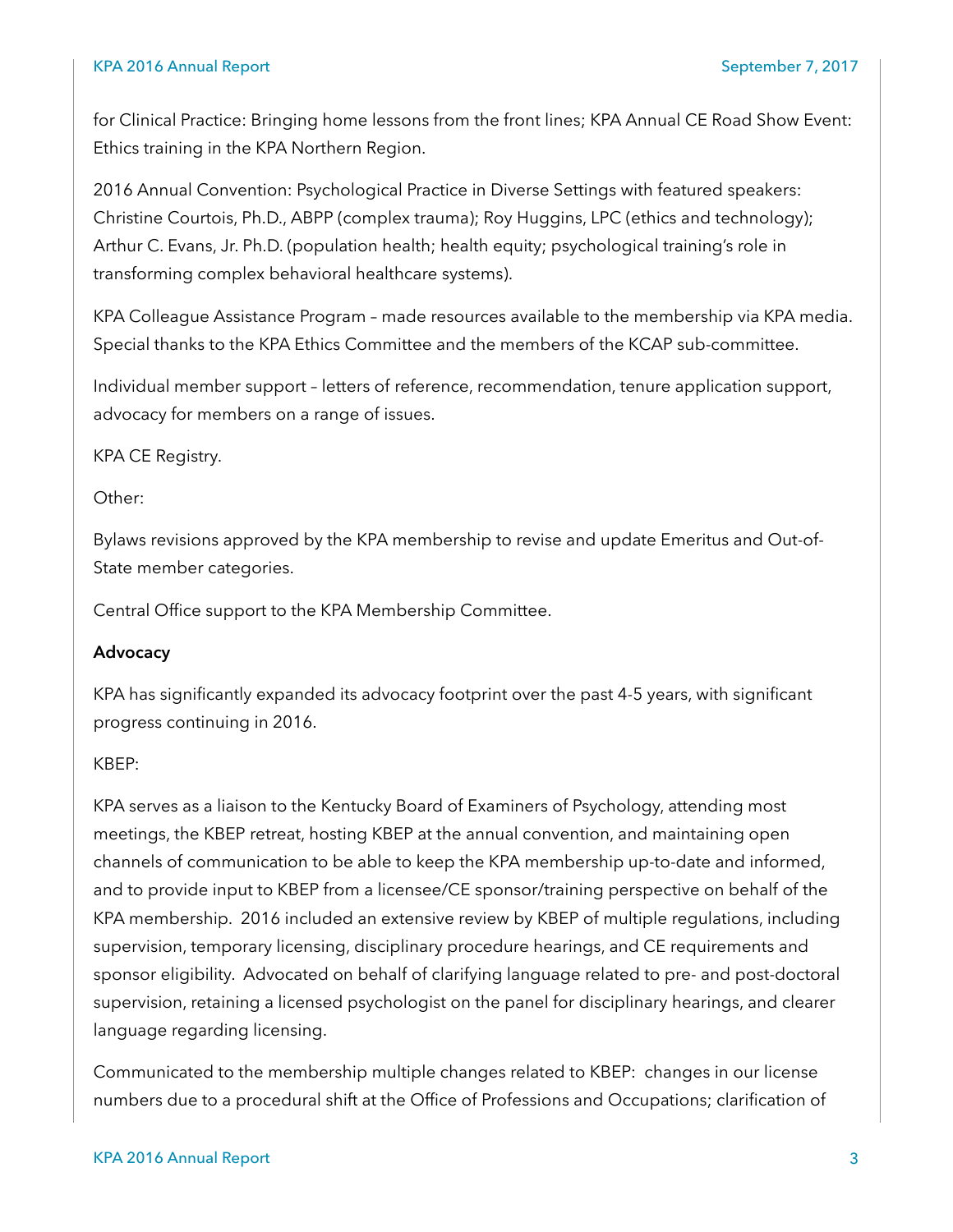changes to the KBEP website regarding the distinction between Renewal Date and Expiration Dates; information about the Executive Order of the Governor that closed the Office of Occupations & Professions and established the Department of Professional Licensing.

#### *Legislative Advocacy*

KPA's 2016 Legislative Day was a big success, as this event continues to grow every year. This year we made 45 KPA member connections with 28 KY legislators!

APAPO State Leadership Conference Hill visits – The 2016 Kentucky SLC delegation met with all 8 members or legislative aides of the KY Congressional Delegation.

Streamlining communications and clarifying expectations with our lobbying firm, McCarthy Strategic Solutions.

#### *Establishing Effective Advocacy Structures*

Supporting the founding of the Kentucky Psychological Association Political Action Committee, KPA-PAC, participating in fundraisers, and beginning the development of a fundraising plan.

Continuing to review and revise structures for reviewing legislation, including the roles and processes of the Legislative Advisory Team.

*Other*:

Along with KPA's Director of Professional Affairs, advocating for Medicaid reimbursement for psychology interns.

Invited Kentucky policy-makers and policy-shapers to attend selected KPA Convention workshops, with over 10 in attendance.

#### **Leadership Development**

Maintained a strong executive/presidential partnership with Amanda Merchant, Ph.D., 2016 KPA President, through weekly phone calls, shared agenda planning, and shared leadership.

Formal board orientation for incoming board members, including establishment of mentors for new board members.

2016 Annual Leadership Retreat focused on membership recruitment and retention and member services.

Annual elections yielded a strong blend of brand new and experienced leaders for KPA.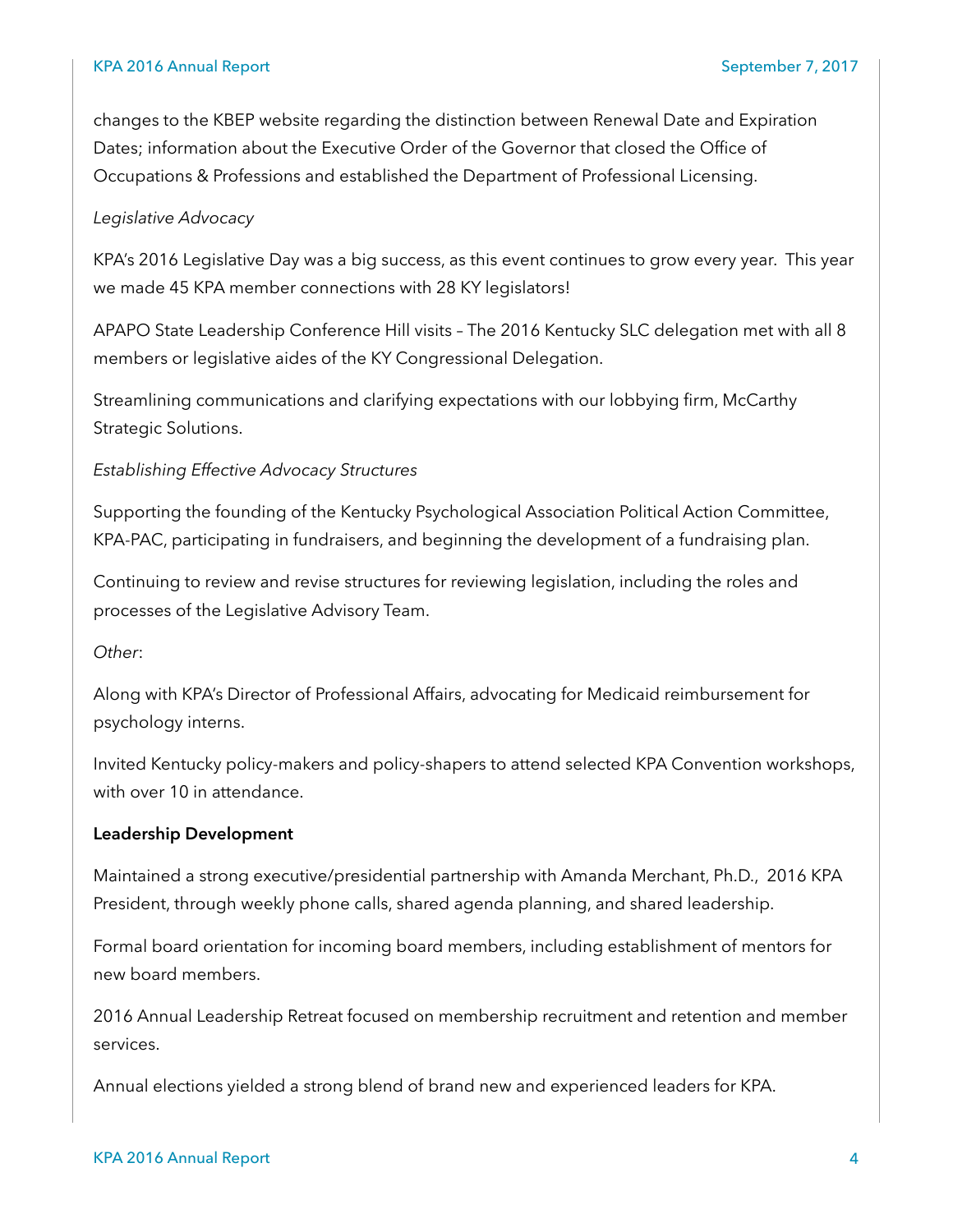Successful nominations at the national level: Eric Russ, Ph.D., Early Career Delegate; Monnica Williams, Ph.D., Diversity Delegate to to APAPO State Leadership Conference. Eric Russ to APA Committee of Early Psychologists.

Providing discounted opportunities for board members and committee chairs to attend KPAsponsored diversity trainings.

#### *2016 Board Survey Results:*

• 92% of members expressed a very high (59%) or high (33%) level of satisfaction with service on the KPA Board. (8% neutral)

• 100% of members strongly agreed (73%) or agreed (27%) that the board focuses on mission, vision, and goals and that its work reflects that focus.

• Identified strengths: Transparency, supportive environment, promotion of field of psychology, excellent working relationship w/ ED, board is well-organized, members work well together, openness and accepting attitude toward all viewpoints, members are highly invested in success of KPA and psychology, board members learn a lot, strong fiscal oversight.

• For improvement: Increase diversity (esp. racial), increase focus on KPA member recruitment, discussion of future needs, more mentoring for new leaders.

#### **Personnel/Infrastructure**

Numerous changes and challenges throughout 2016 including staffing changes and technological breakdowns. I am very grateful for the steadfast leadership of Operations Manager Joy Kaplan who is a skilled fiscal manager and problem solver. Joy and I are both grateful for the 2016 return of Sarah Burress to the KPA Central Office staff.

In 2016, under Joy's leadership, identified and addressed inefficiencies of current software system; researched a more efficient member database and web presence to better serve the membership, with the transition scheduled for early 2017.

Supported the work of a KPA task force charged with reviewing KPA staffing needs, particularly related to advocacy needs.

#### **Kentucky Psychological Foundation**

KPF-Sponsored Annual KPA Awards Program.

Professional and Student multicultural awards.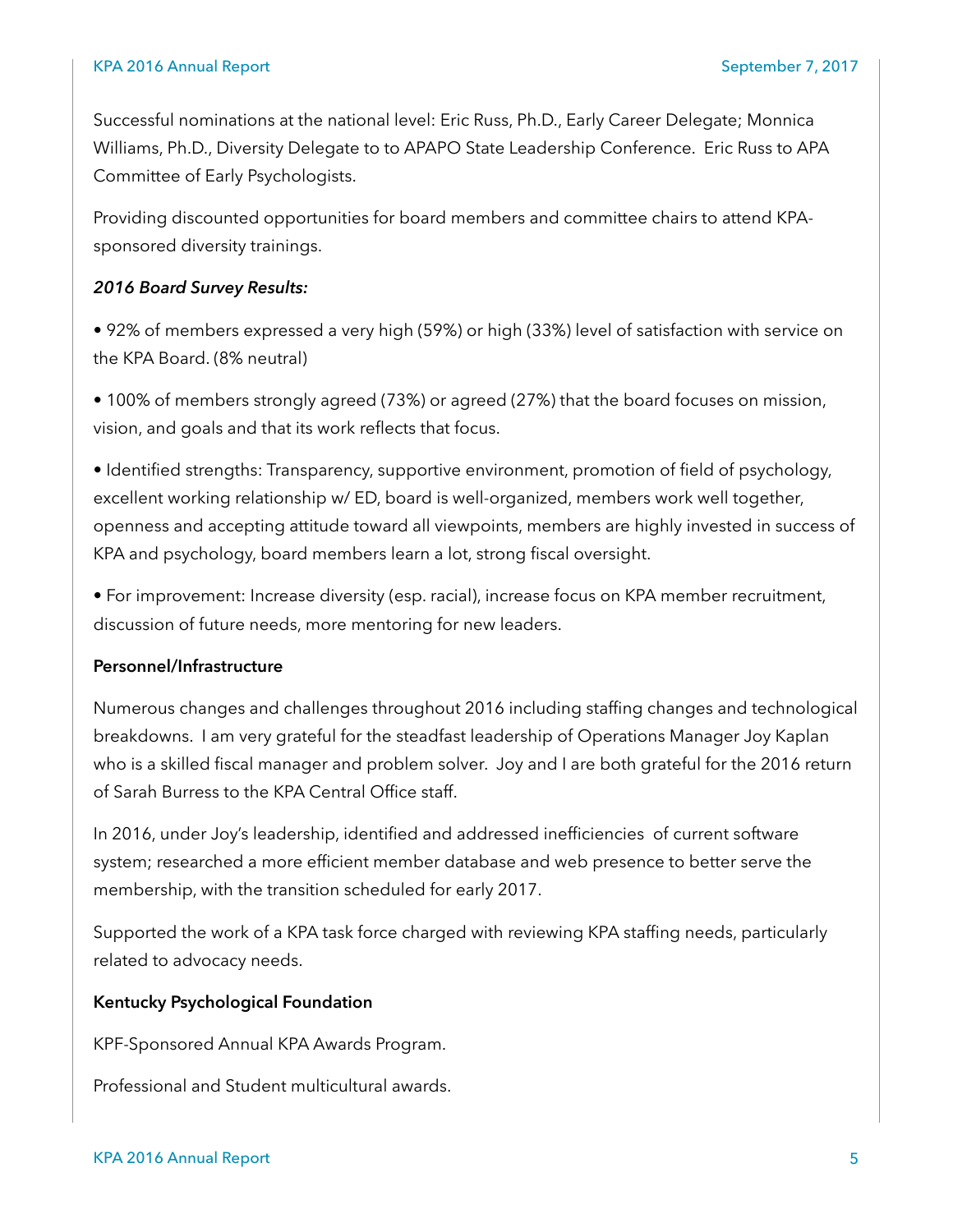#### KPA 2016 Annual Report September 7, 2017

KPF-sponsored diversity workshops for convention.

Worked with a major grantor to distributed kindergarten-readiness workbook with socialemotional insights for caregivers – 33,500 copies distributed statewide!

First time participation by KPF in KY Gives Day.

KPF Public Education Campaign increased presence through op eds published in newspapers and through media outlets across the state.

2016 KPF Spring Academic Conference held at Georgetown College.

# Treasurer Report

#### *David Hanna , Ph.D.*



KPA had revenues of \$339,452.30 for FY 2016. Approximately half of this revenue came from membership dues and the other half from continuing education workshops and annual convention. Membership dues income increased by 5% over the previous year. This development reverses a decline in dues revenue for the past two years and is very encouraging. A continued focus on growth in membership is vital to the financial health of

the organization and also to the mission of promoting psychology as a science and profession for all psychology professionals in Kentucky.

Expenses totaled \$327,540.51. As budgeted, approximately half of these costs are related to staff salary and benefits. Convention site fees, operating expenses (e.g. telephone, copying, etc.), and professional contracts (e.g. lobbying) account for the bulk of the remainder expenses. Personnel expenses were approximately 8% more than budgeted. This amount was due to an unpaid liability for unemployment taxes which Joy Kaplan discovered during the year. The Board approved the use of reserve funds for this amount. Reserve funds were also approved for the purchase of a new software platform which is much more functional for members and the office alike. Significant challenges in our previous vendor was having a negative effect upon communication with members and, at times, the collection of revenue.

 KPA ended with the year with \$11,911.79 of revenue in excess of expenses. We had \$72,764.99 in our money market reserve account and a total of \$152,304.66 cash on hand (including the money market). Outstanding liabilities (mostly payroll and payments to KPAF that are not yet due) are less than \$12,000. This healthy balance insures that we have available cash to manage the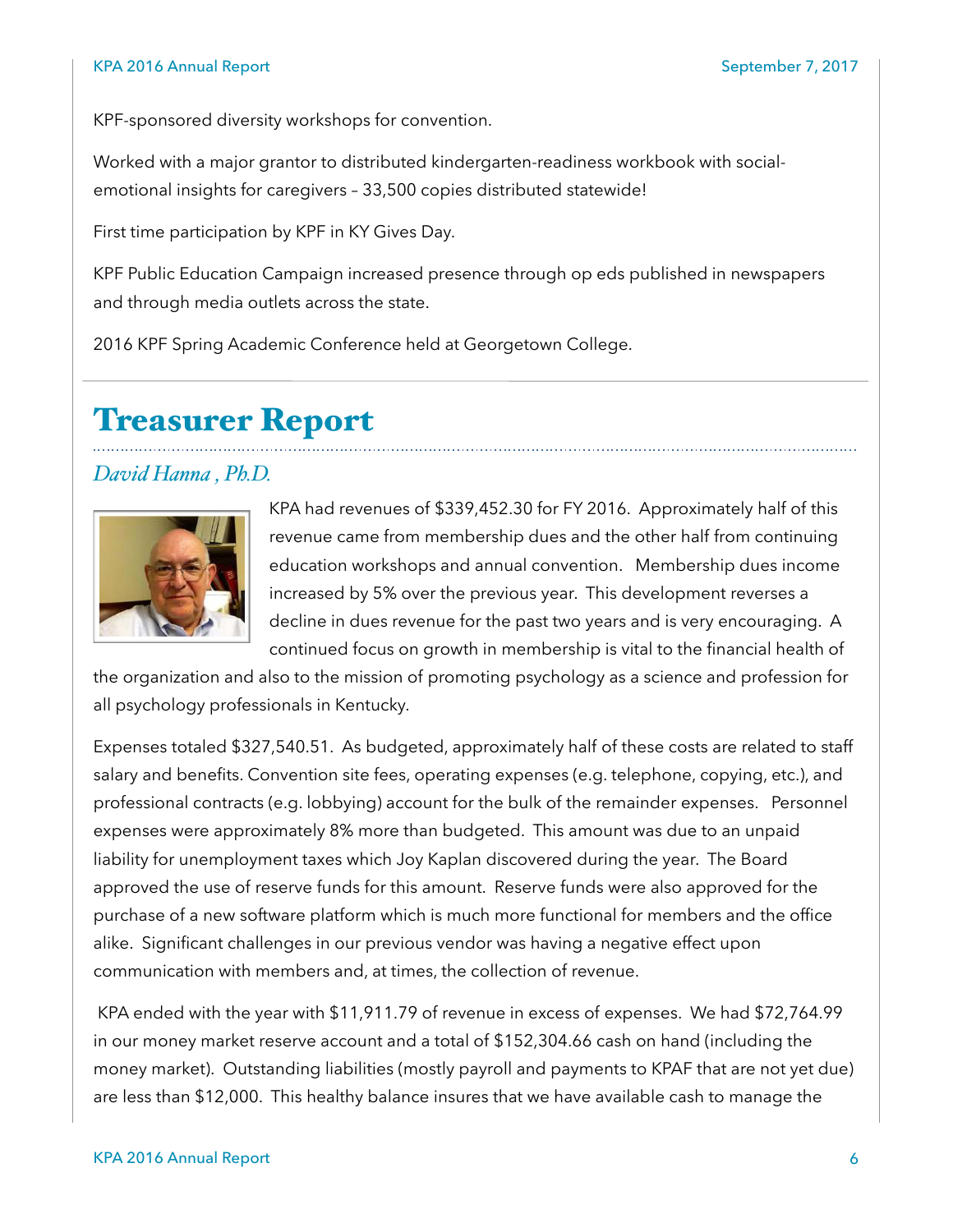early months of the coming year when revenue is typically low and also sufficient resources to cover approximately five months of operating cost. Non-profit organizations such as KPA should generally maintain a reserve of three to six months.

KPA remains in a solid financial position. Last year's treasurer's report noted two challenges, the structure of emeritus membership and the decline in membership, that needed to be addressed. During the past year, the Board proposed and the membership accepted a by-laws change that redefined eligibility for emeritus status. The new definition expanded eligibility for psychologists who had retired and were no longer actively working as psychologists, but narrowed eligibility for members who continued to actively work. This step, strongly supported by the membership, insures that active professional psychologists continue to contribute to the association while providing that those who have retired can remain involved by paying only a small administrative fee. Second, the growth of membership and the attendant growth in dues revenue is a very positive sign. As noted above, the continuation of this trend is essential to our ongoing success.

Finally, as I complete this term as treasurer and rotate off the Board, I want to thank Lisa Willner, our Executive Director, and Joy Kaplan, our Director of Operations, for the capable and collaborative working relationship we've shared over the past two years. KPA is very fortunate to have staff of their caliber and commitment. I especially appreciate that regardless of the situation, both were able to laugh and find the humor in whatever had to be done.

# Director of Professional Affairs Report

#### *Laurie Grimes , Ph.D.*



We roll with the changes! We've transitioned through new license numbers and ICD10 coding changes, we've altered our EHR formats and absorbed new CE requirements. It's a lot of work to stay abreast of practice trends, laws, and regulations. And there's more to come! Behavioral health care has taken a direct hit from the tumult in the national political scene. Kentucky's widely heralded Medicaid expansion program through the ACA is in danger, and the turnover in leadership in Frankfort and Washington could

have significant effects on the practice of psychology. In my role as Director of Professional Affairs (DPA), I will be working with the KPA Legislative Response Team, the KPA Advocacy Committee, the KPA lobbyists, and my APA/APAPO colleagues to keep the membership informed and prepared for these changes and other important practice issues. My time is devoted to advocating for the practice of psychology in Kentucky, providing support, consultation and resources to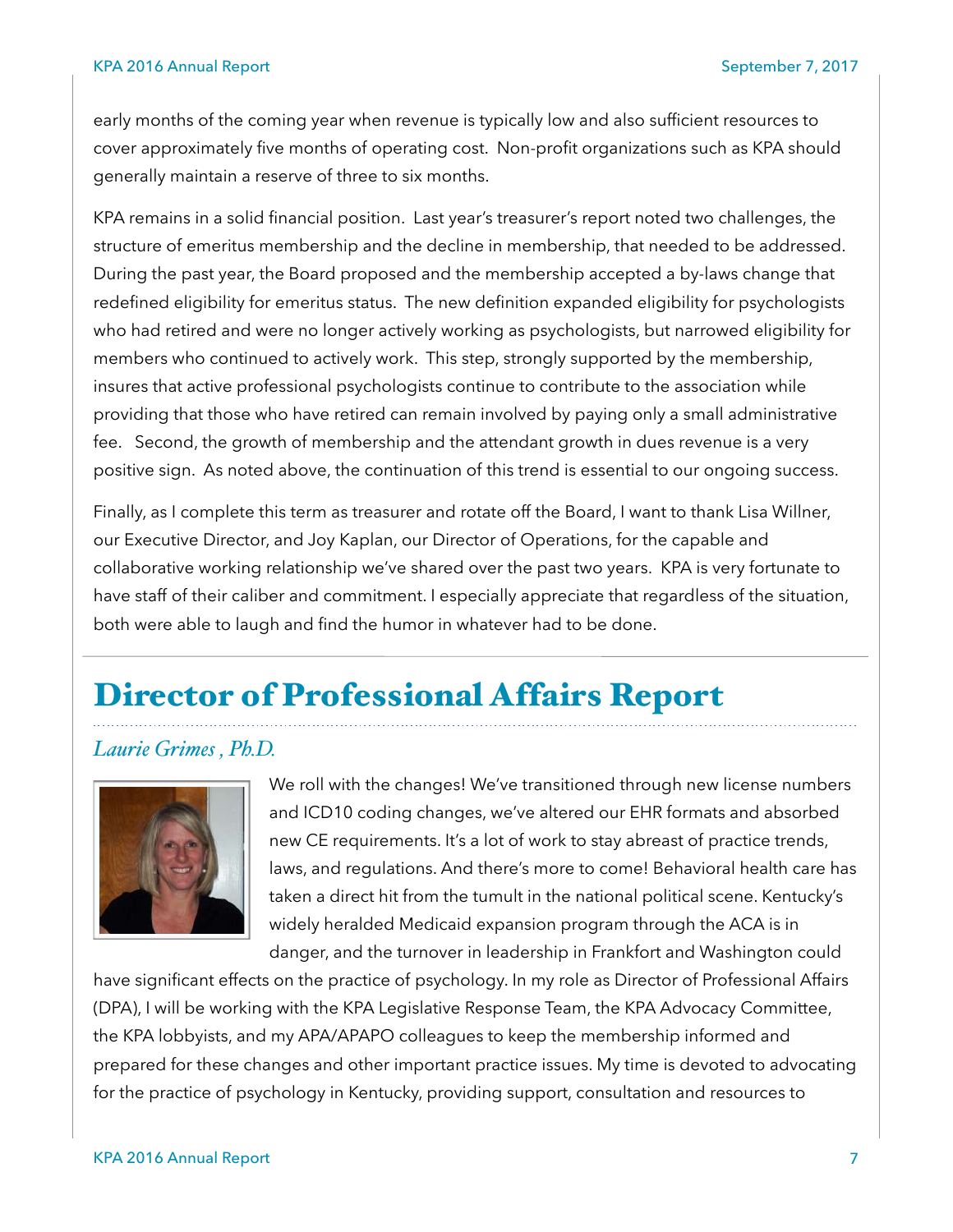members, and staying up-to-date on state and national issues that impact the business and practice of psychology. A review of 2016 DPA activity follows.

#### **2016 Accomplishments**

Providing education and resources to the membership is a primary purpose of the DPA. Information is gleaned from the APA listserv and other resources and disseminated in email blasts or newsletter articles. Over the year, blasts have been notifications (e.g., ICD10 and DSM5 Coding Updates, New License Numbers, Suicide CE Deadline), alerts (e.g., HIPAA Audits, PQRS Annual Reports, HHS Phishing Email), and broad practice trends and topics (e.g., EPPP2, Telepsychology Within and Across State Boundaries, ADHD and Behavioral Health Interventions, Office Policies and Guns), as well as nuts and bolts practice issues (e.g., 90837: Friend or Foe?, Lean, Mean, and Clean: Do Your Notes Say Too Much?, Screening vs. Assessment: Guidelines from APA, Tools and Resources: Medicare and More, Practice Protection for Unforeseen Illness, Subpoenas and Court Order, Professional Wills). All blasts and newsletter articles will soon be easily found on the DPA section on the website, though the overhaul of the DPA section has been delayed while KPA adopts a new website platform. Another educational offering was at convention this year where I moderated a panel discussion on practice challenges and opportunities unique to different work environments, focusing on how clinical skills are adapted to meet practice needs with specialized populations and/or in non-traditional settings.

Serving as a resource to members on practice issues is a KPA membership benefit and a key DPA responsibility. Inquiry topics are varied and recently have touched on topics ranging from the nuances of billing secondary insurance (for which the Health Insurance Work Group was consulted), HIPAA triggers, and insurance audits to licensure issues, the logistics of opening or closing a practice, intern/trainee concerns, and sorting out issues with employees, supervisors, colleagues, and patients.

Engaging in KPA's advocacy efforts, particularly on practice issues, is a DPA focus as well. The cornerstones of KPA's advocacy efforts are Legislative Day in Frankfort and State Leadership Conference in DC. The 2016 Legislative Day was hugely successful and better attended than any previous year. SLC was also an inspiring, bonding, educational, and fruitful experience. I participated on a panel on psychological testing and, along with the other members of the Kentucky coalition, brought back lots of ideas – many of which have a very tangible presence in KPA's efforts and activities. As part of the Legislative Quick Response Team this year, I participated with a small team of colleagues in weekly review and analysis of proposed legislation to determine KPA's advocacy targets. The small-group team format was effective and efficient and this summer,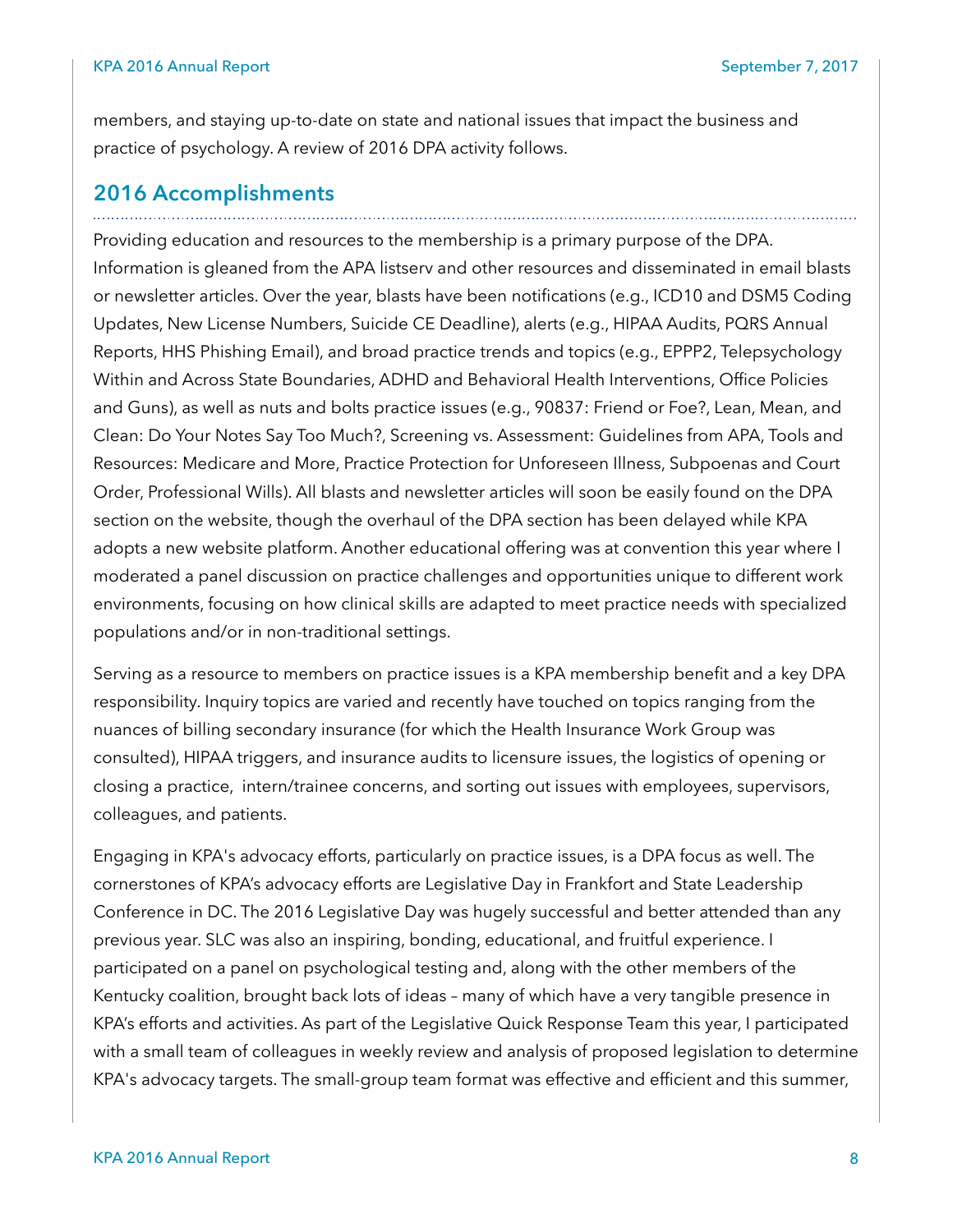under the leadership of Georgeanne Brown, the group distributed a membership survey on advocacy priorities that will help refine its process.

Specific advocacy projects include pursuing intern reimbursement and reviewing regulations on supervision requirements. In a joint effort with APA and KPA, a letter was sent to the Medicaid commissioner regarding pre-doctoral intern reimbursement through Medicaid. In response to some initial questions from the commissioner's office, a second letter was written with APA and sent to Commissioner Miller in mid-October. I am now in the process of following up and setting up a meeting to discuss the issue in more detail. In another ongoing effort, Sheila and I continue to work on reviewing and revising KBEP regulations related to HSP status and supervision.

## **2017 Goals:**

I am looking forward to February when we kick off our efforts with Legislative Day, followed 2 days later by SLC. With the establishment of our PAC, and the structure of advocacy committee, lobbyist, DPA, and legislative response team, KPA is fleshing out its commitment to advocacy in meaningful ways. I'm eager to work for practice issues and be a part of KPA's efforts in 2017.

# President-Elect Report



#### *Katie McBride , Ph.D.*

As President-elect, duties include to serve as Chair of the Nominations and Elections Committee, oversee the annual audit of the Association, and participate in Executive committee and Board meetings. Two contributions to the KPA newsletter are also encouraged.

# **2016 Accomplishments**

1) Submitted 2 articles for KPA's newsletter "Currents" (March and September)

2) Attended APA State Leadership Conference in February as part of KPA Delegation

 3) Gathered 3 KPA members to complete Annual Audit, and presented written results at March Board meeting.

4) Headed Board Nominations committee, recruited nominees to run in elections, and completed elections by November.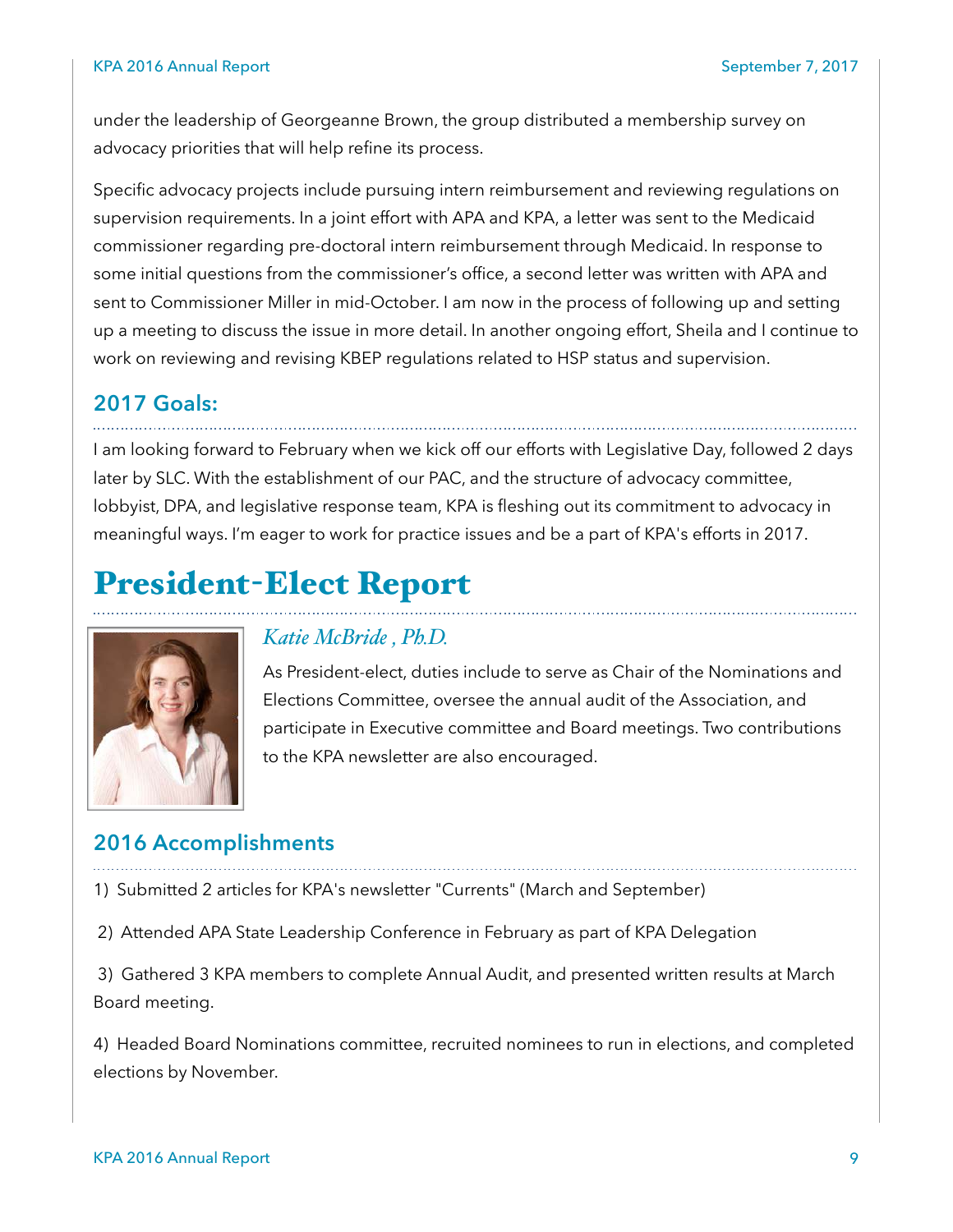5) Served on 2016 Convention Committee, and secured 2 national featured speakers

 6) Maintain Committee Chair Appointments: followed up with existing chairs and recruit replacements as needed.

#### **2017 Goals:**

We will be heavily focused on increasing membership in various categories: identifying ways to support a KPA presence in undergraduate & graduate programs, internship sites, and newly licensed/early career psychologists. We will continue to expand our psychology advocacy efforts:

1) Legislatively --working on the Quick Response Team --forging new relationships in Frankfort -- Developing possible proactive agendas for future years for psychology

2) Developing a clear format for KPA to identify how and when to make formal statements about social justice issues.

# KPA Board Representatives

#### Eastern Region Representative



#### *Leigh Ford, Ph.D.*

My role as the Eastern Region Representative is to be an advocate for the practitioners in the rural Eastern area of the state.

# **2016 Accomplishments:**

I have joined the Advocacy Committee to help represent the needs of the practitioners in the Eastern past of the state.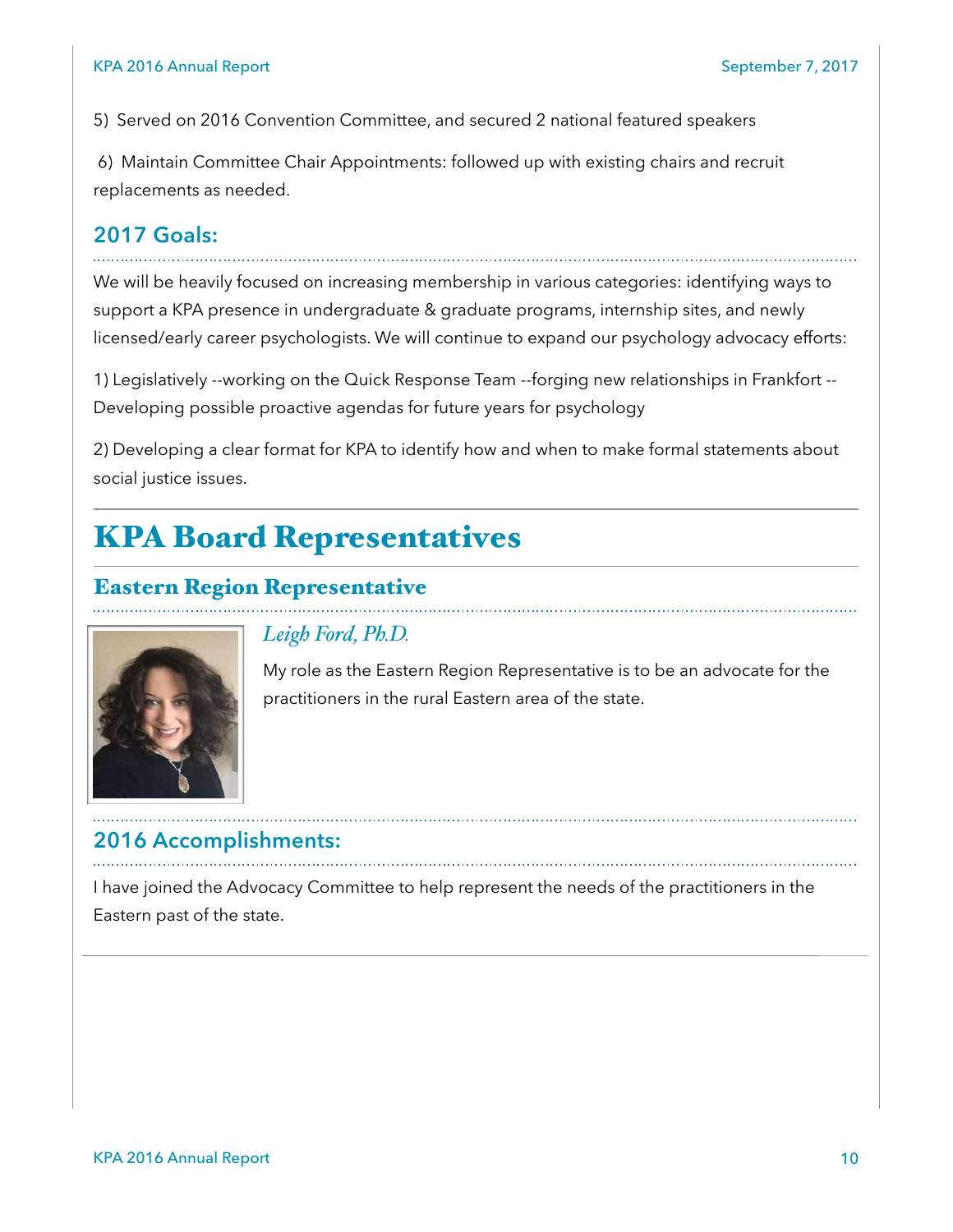# Greater Fayette Region Representative



 *Michael DiBiasie, Ph.D.* 

My role as the Greater Fayette Region Representative is to develop KPA membership in the region as well as throughout the state.

# **2016 Accomplishments:**

Attended leadership retreat. Attended all quarterly board meetings. Attended 2016 legislative day at the Capitol. Hosted a social gathering for region members Welcomed all new members to the region. Sent out periodic newsletters to regional members and solicited comment from members.

## **2017 Goals:**

To further develop KPA membership in the region. To further promote the practice of psychology in the region. To develop greater connectedness among psychologists in the region.

#### Jefferson County Region Representative



#### *Brighid Kleinman, Ph.D.*

My role as Jefferson County Region representative is to connect members to KPA resources, provide a voice for members on the KPA board, and to encourage new and renewing memberships.

# **2016 Accomplishments:**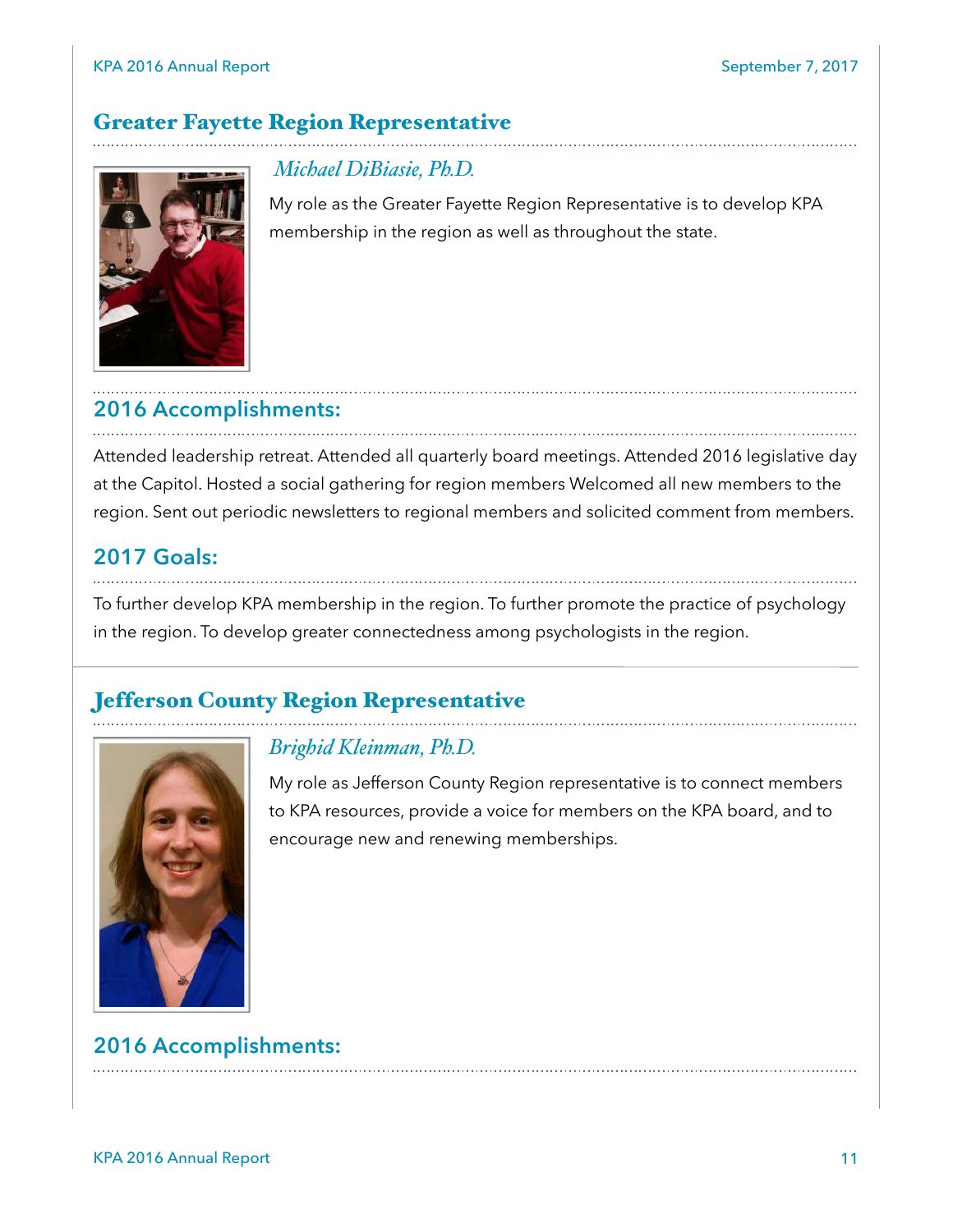Provided resources and information to Jefferson county KPA members, welcomed new members, encouraged non-renewing members to consider renewing (with success on several occasions), and served on several committees.

#### **2017 Goals:**

I will hopefully (pending budget approval) plan a social for Jefferson County KPA members. I will also continue all of the duties listed above.

#### Northern Region Representative

#### *Lori Bradbury-Robinson, Ph.D.*

My role as Northern Region representative is I vote on new members, we made decisions this review period on emeritus status, and participated in membership committee teleconference. I welcome new members from the Northern region to KPA.

#### **2016 Accomplishments:**

A continuing education event was held in August for the Northern region. The Ethic's committee provided two members to put on the training. This was a lovely event that appeared well received and was a wonderful way to engage members in our region. I have also send out email communication the Northern Listserv to keep them updated.

#### **2017 Goals:**

The region will be under the new leadership of Dr. Deters. (Congrats!)

#### Western Region Representative



#### *Michael Yates, Ph.D.*

My goal is to reach out to students and behavioral health professionals in Western KY to recruit, educate, advocate for and retain membership. I volunteer to speak at universities, attend conferences, correspond with students and professionals and act as a liaison for Western KY.

#### **2016 Accomplishments:**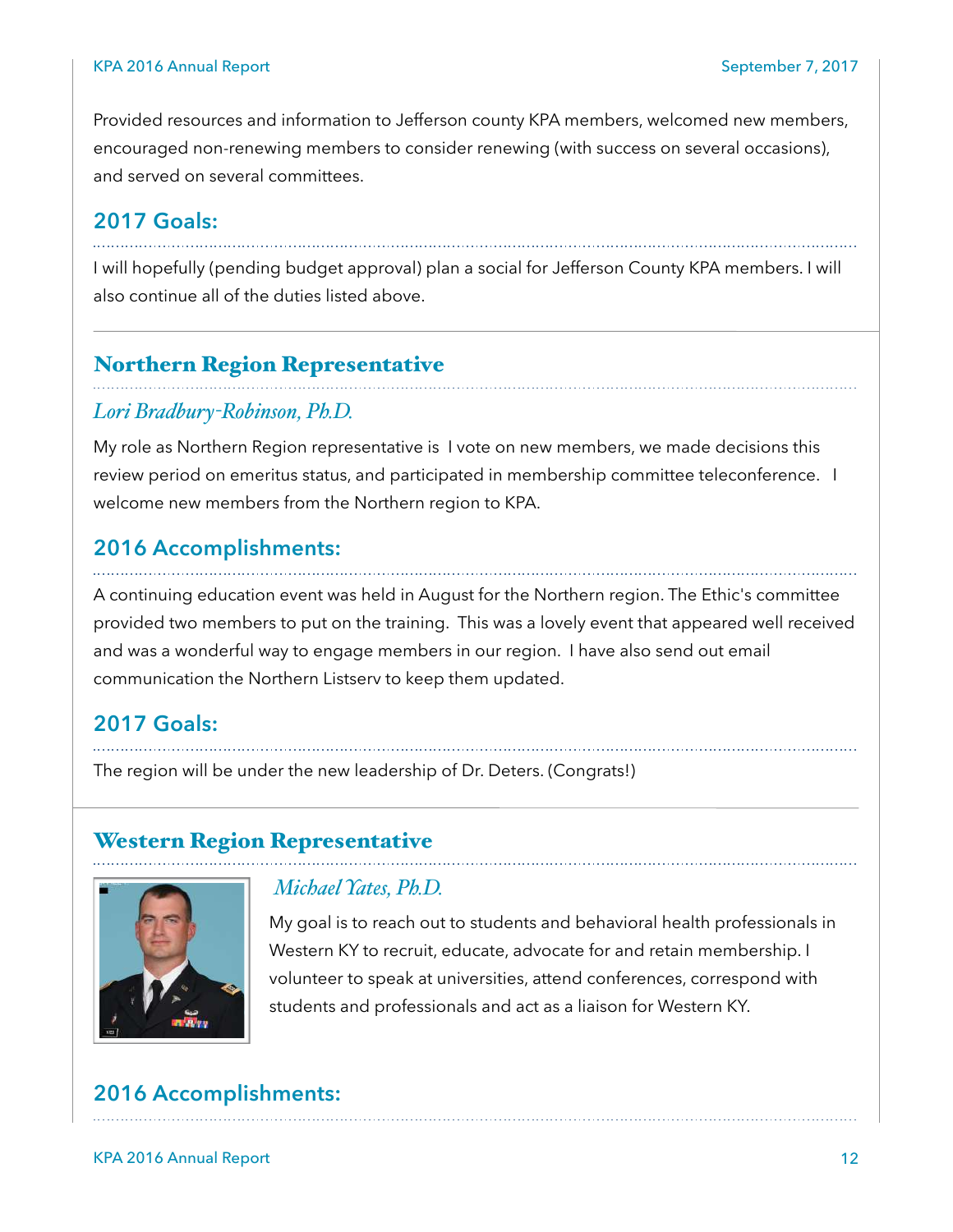#### KPA 2016 Annual Report September 7, 2017

This year I contacted folks in Western KY to serve as a liaison to the board with membership questions, attended Fall KPA conference, remained active in psychology throughout the state, gave talks at several universities and recruiting seminars. Advocated for peers to sign up and maintain engagement to KPA activities. Continue to be available to folks with questions or concerns.

#### **2017 Goals:**

I plan to speak at more universities. I'm scheduled to speak at EKU doctoral students in Jan. I'm open to speak, confer and correspond with anyone interested. I'll continue to speak, advocate for KPA participation, and attend conferences throughout the year.

#### Academic Representative



#### *Norah Chapman, Ph.D.*

My role as the Academic Representative is to represent my academic psychologist constituents in the state as well as to help oversee the Spring Academic Conference. My focus is on helping to ensure that there is representation in the organization for those who may not practice clinically but would like to have a space within KPA for more general psychology application their work.

#### **2016 Accomplishments**

Accomplishments for 2016 include developing programming for the 2017 Spring Academic Conference that I am chairing this year. To date, we have had two planning meetings and secured a title for the conference as well as an outline of the programming for the day.

#### **2017 Goals**

The goals for my position in the coming year are to:

1) Oversee the execution of the plans for the Spring Academic Conference scheduled to take place April 1st, 2017.

2) Continue to reach out to constituents to evaluate their needs and bring back such needs to the board, with potential suggestions to consider for addressing them.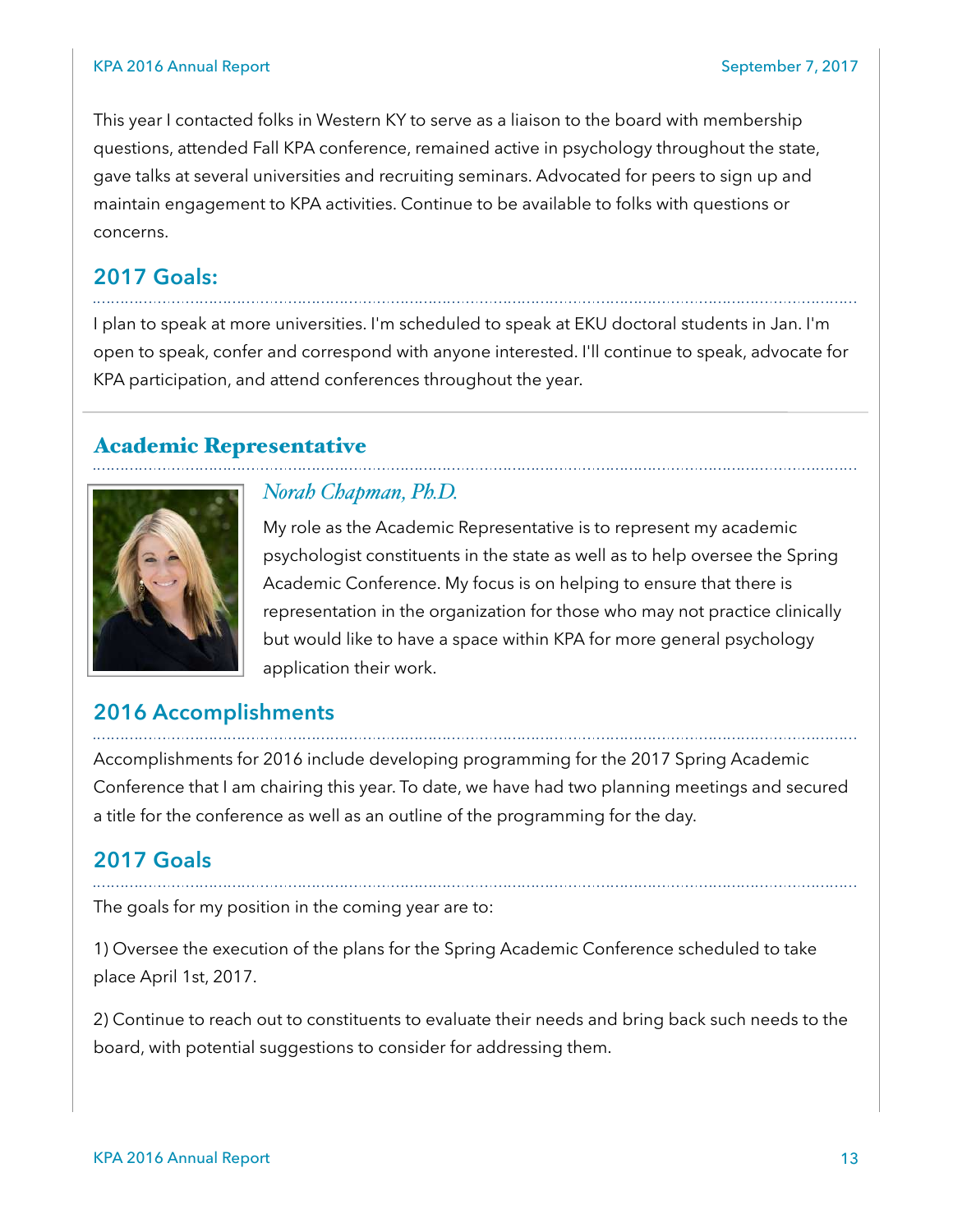3) Develop strategies to help connect academic psychologists in the state, to have a more continuous method of engagement outside of the Spring Academic Conference

#### Masters Representative



#### *Elizabeth Kaster, M.S.*

My role as the Masters Representative is to represent the Masters members in KPA and advocate for them.

## **2016 Accomplishments**

2016 Accomplishments: 1.Welcomed new Masters Members with welcome e-mails. 2. Outreach to Masters members on Listserv to ensure needs are being met. 2.Participated in Membership Committee Meetings to increase Masters membership. 3. Attended Annual Retreat and KPA Convention and interacted with members. 4. Participated in Advocacy Day in Frankfort to represent Masters members.

#### **2017 Goals**

The goals for my position in the coming year are to:

1) Oversee the execution of the plans for the Spring Academic Conference scheduled to take place April 1st, 2017.

2) Continue to reach out to constituents to evaluate their needs and bring back such needs to the board, with potential suggestions to consider for addressing them.

3) Develop strategies to help connect academic psychologists in the state, to have a more continuous method of engagement outside of the Spring Academic Conference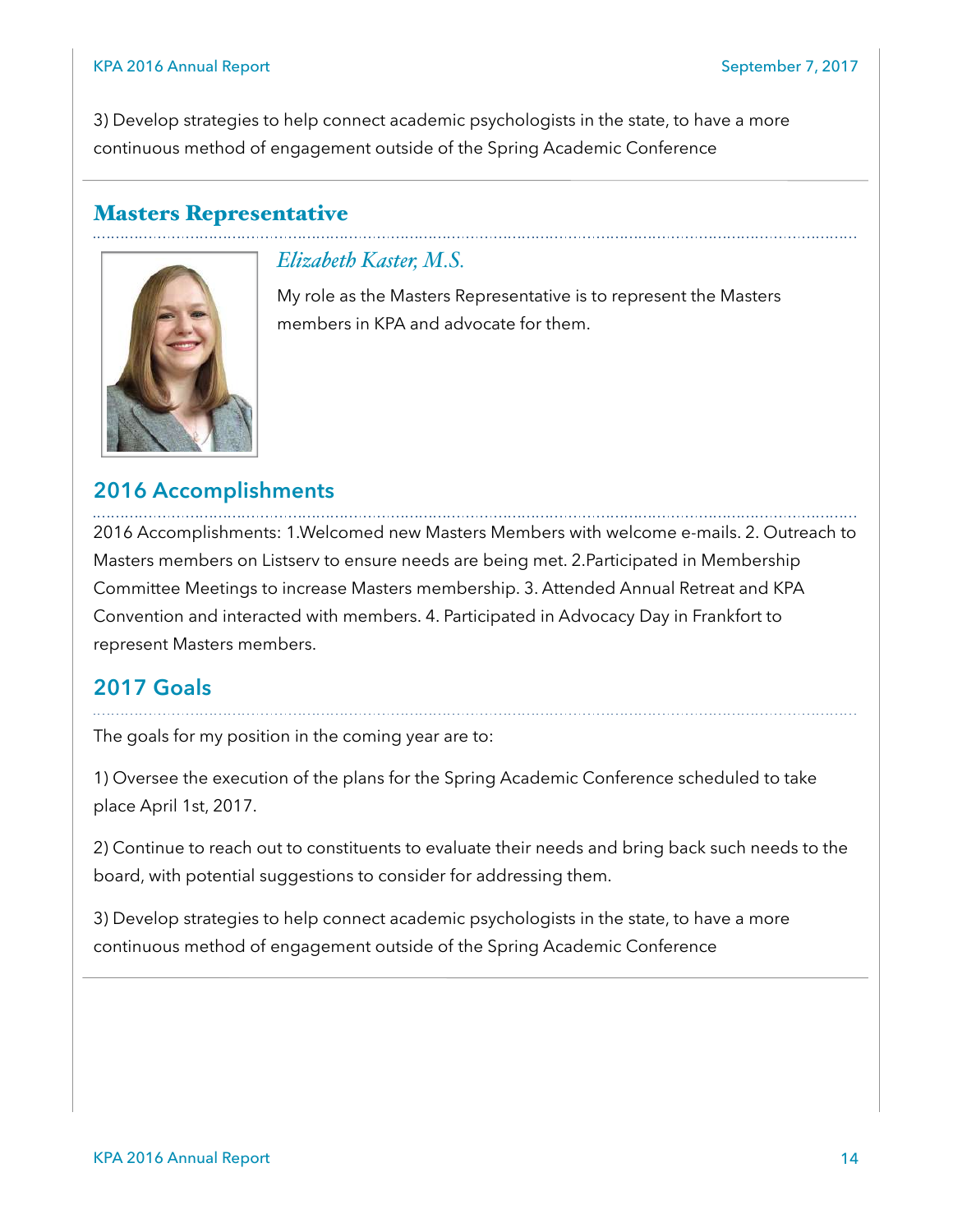# Early Career Psychological Representative



#### *Eric Russ, Ph.D.*

Focus has been coordinating with Early Career Psychologists (ECP) committee around recruitment and engagement of ECPs.

# **2016 Accomplishments**

Focus of the year was on engaging ECP's at Convention and expanding social media presence.

# **2017 Goals**

See ECP committee report.

## Child and Adolescent Representative



#### *Jessica Beal, Psy.D.*

To provide communication between KPA members who have an interest in working with child/adolescent populations and one another as well as the board.

#### **2016 Accomplishments**

Continued outreach when applicable to new members who sign up to be part of the Child/ Adolescent Interest Group. Dissemination of pertinent information to this interest group including reminders of upcoming CE opportunities.

#### **2017 Goals**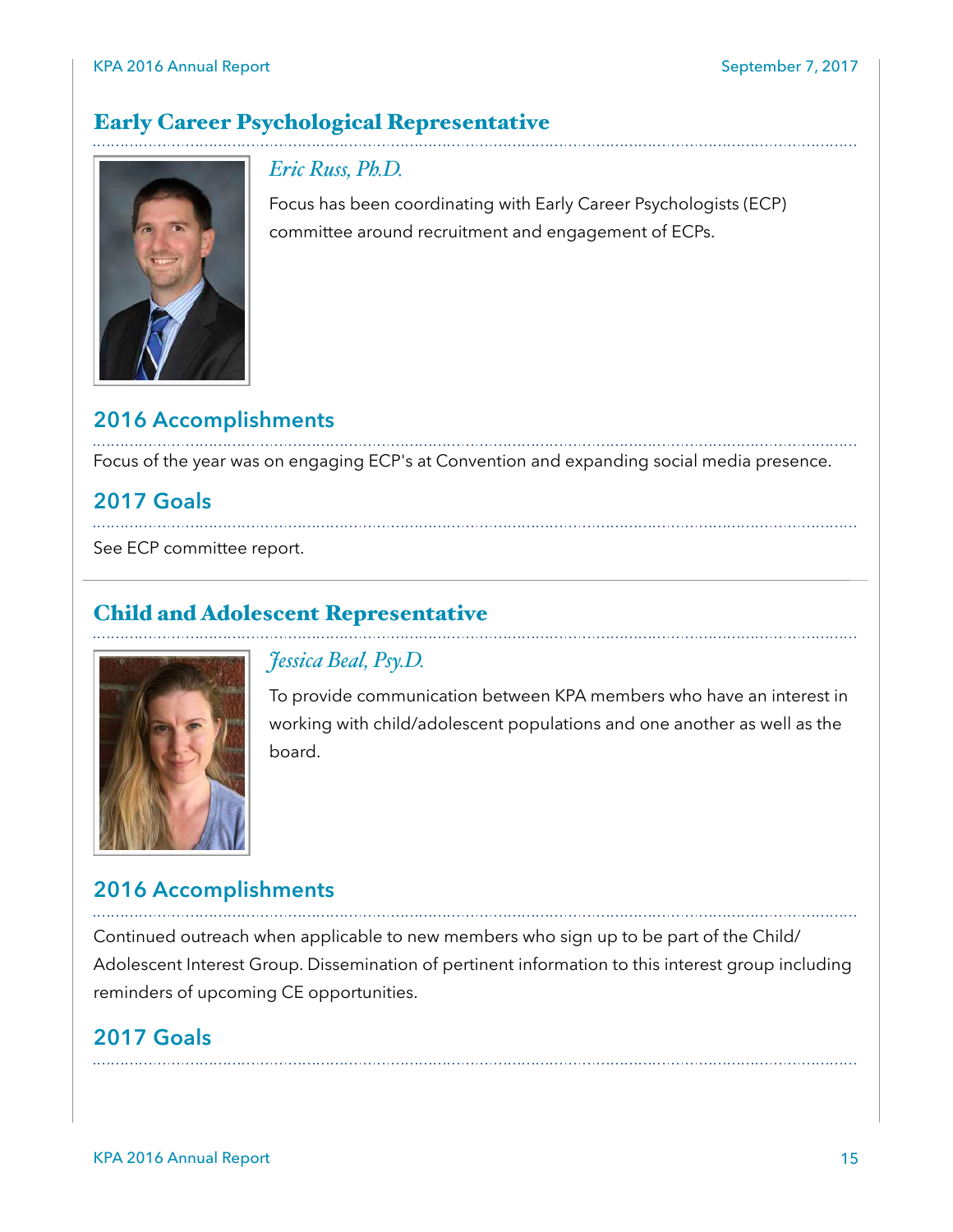No change from previous year: Outreach/engagement with new members interested in working with children/adolescents, reminders to members in the interest group of applicable CE's, updates to the group from the board, and monitoring of conversations that may follow from the interest group list serve.

#### Clinical Representative



#### *Jessica M. Newland, Psy.D.*

To provide communication between KPA members who have an interest in working with child/adolescent populations and one another as well as the board.

#### **2016 Accomplishments**

Continued outreach when applicable to new members who sign up to be part of the Child/ Adolescent Interest Group. Dissemination of pertinent information to this interest group including reminders of upcoming CE opportunities.

#### **2017 Goals**

No change from previous year: Outreach/engagement with new members interested in working with children/adolescents, reminders to members in the interest group of applicable CE's, updates to the group from the board, and monitoring of conversations that may follow from the interest group list serve.

#### Education & Training Representative



#### *Steve Katsikas, Ph.D.*

The role of the Education &Training (E&T) Representative is to be the voice of psychologists in the commonwealth who focus on the teaching and training of future psychologists and LPAs. This include faculty at universities and supervisors in professional settings.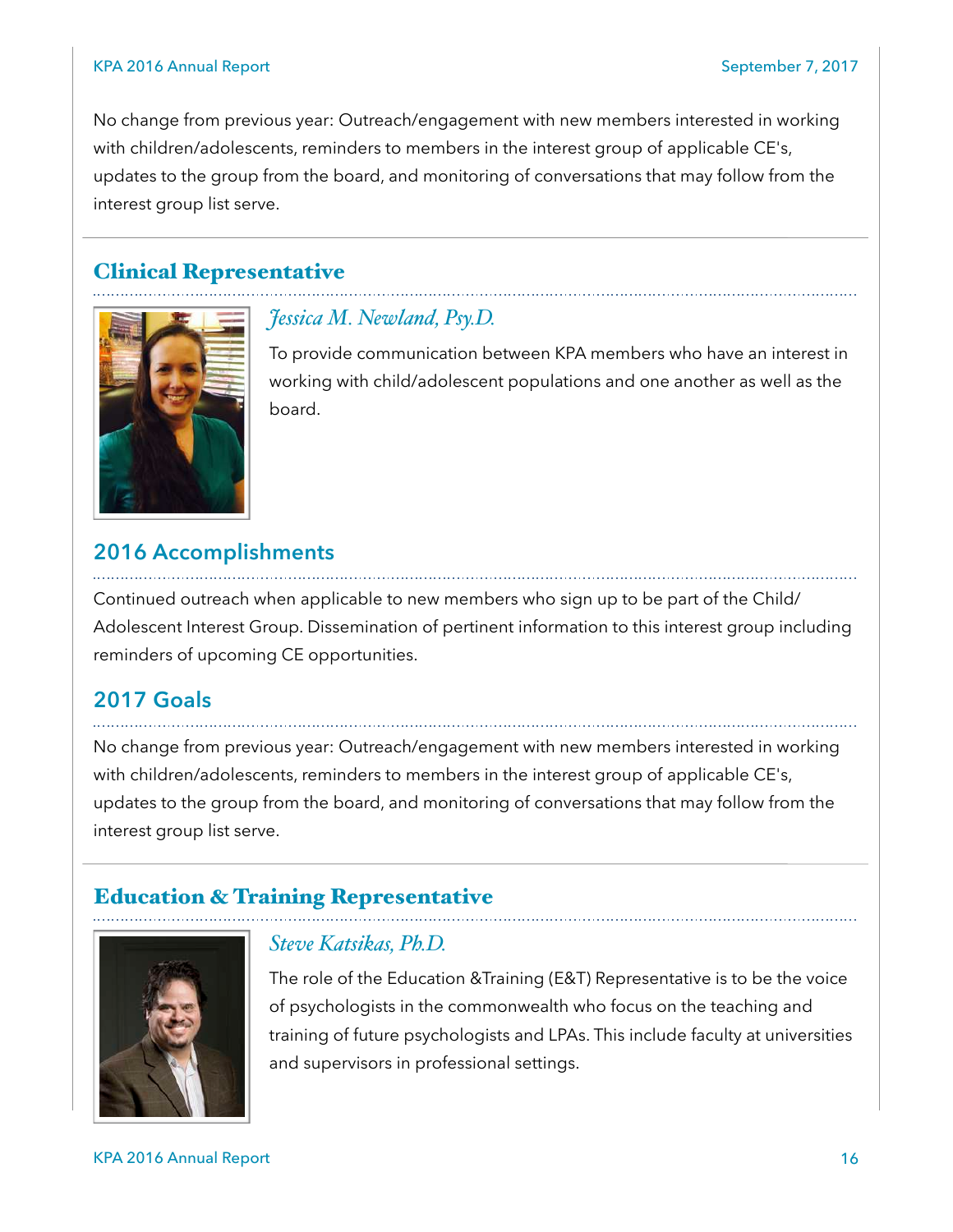# **2016 Accomplishments**

This past year was the E&T Rep's opportunity to chair the Spring Academic Conference. We encountered some last minute location-related snafu's and worked to have the SAC moved to Georgetown College (with a big thanks to the Psychology Chair, Jennifer Price). Additionally, 2016 saw the report-out from the Psychopharmacology Task Force, which was overseen by the E&T Rep. One last accomplishment was for the 2017 SAC to be hosted at Spalding University, which has been secured. I will continue being a part of the planning committee.

#### **2017 Goals**

Continued success of the SAC is paramount. We also hope to continue finding ways to make KPA membership valuable to students. This both enhances the strength of the association as well as creates new pathways for future leadership. The election of 2016 may have impacts on students and trainees in the commonwealth, so continued monitoring of those impacts as well as connecting trainees to advocacy efforts (e.g., Legislative Action Day) becomes a crucial goal. I have greatly enjoyed my second term as the E&T Representative. KPA is my professional "home". I have benefited far more from my connections than I have given. I am grateful for this opportunity.

#### Developmental Disabilities Representative



#### *Delynda Werline, M.A.*

Represent Developmental Disabilities on board and address issues as noted below.

#### **2016 Accomplishments**

- 1) Completed survey for input from section members.
- 2) Identified speakers for DD workshop for convention.
- 3) Participated in the HR subcommittee.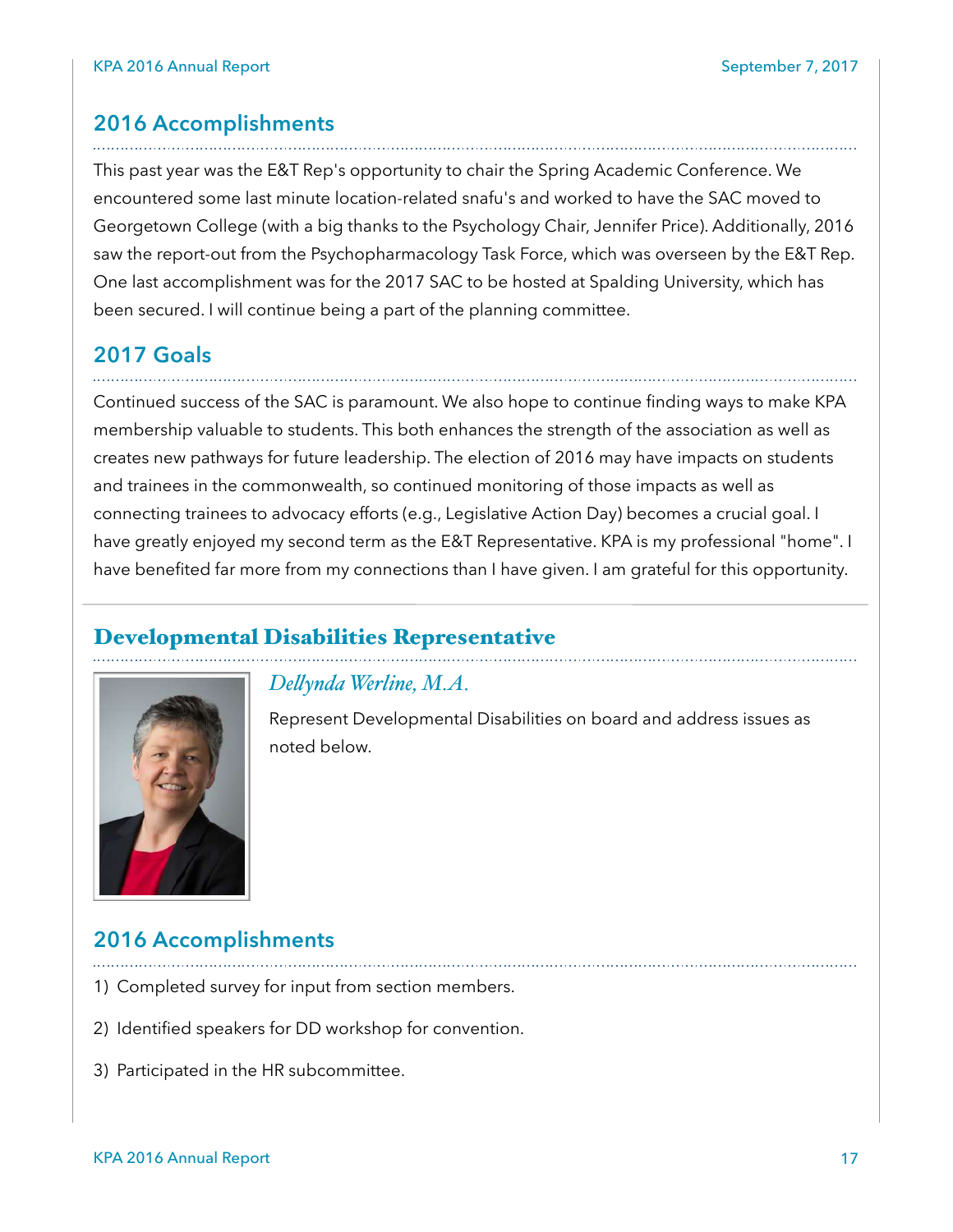4) Represented DD section at annual board retreat.

# **2017 Goals**

Continue to address educational needs and provide updates on changes in regulations, etc.

#### Diversity Interest Section Representative



#### *Candice Crowel, Ph.D..*

My role has been to represent the interests of the members of the Diversity Section on the board. These interests include perspectives on strategic planning, KPA policy, and social justice issues ongoing in KY and the nation.

#### **2016 Accomplishments**

1) Orient section members to the opportunities, resources, and issues this new role on the board could address, via the listserv.

2) Encourage and challenge the board to consider all decision-making and strategic planning through a framework of social justice and cultural competence.

#### **2017 Goals**

1) Orient section members to the opportunities, resources, and issues this new role on the board could address, via the listserv.

2) Encourage and challenge the board to consider all decision-making and strategic planning through a framework of social justice and cultural competence.

3) Work with KPF to design a leadership training for KPA members interested in applying social justice to their practice, research, teaching, and outreach.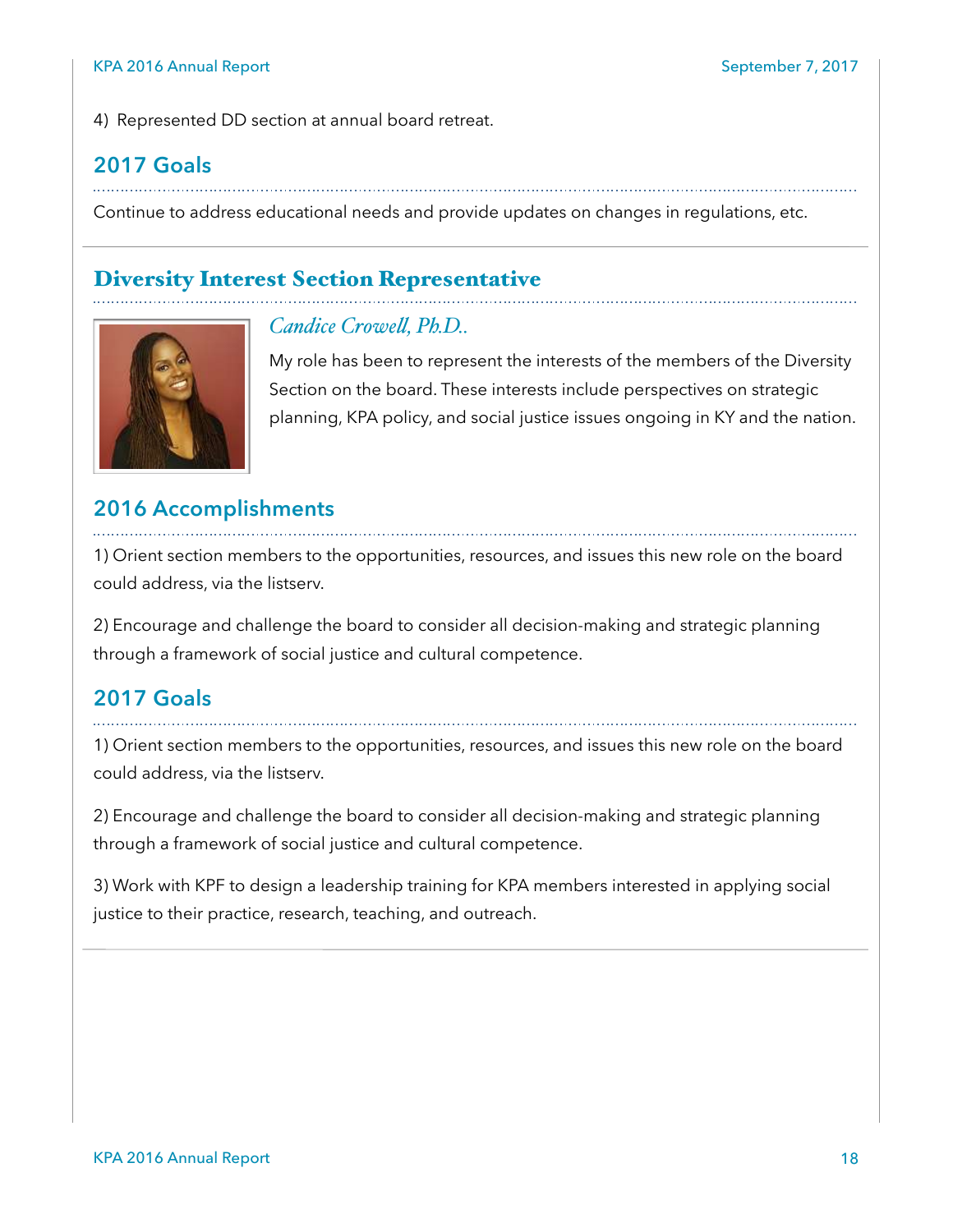## Health Psychology Interest Section Representative



*Erica Adams, Ph.D..* 

My role has been to represent the interests of KY psychologists interested in Health Psychology.

# **2016 Accomplishments**

Maintained listserv, welcomed new members via email, promoted opportunities for advocacy.

#### American Psychological Association Representative



#### *David Susman, Ph.D..*

Elected to represent KPA on the APA Council of Representatives, the legislative body for the APA. Attend two Council meetings annually. Monitor Council listerv. Communicate issues of importance to APA members through two KPA e-news articles per year, an article for the annual KPA print newsletter and other correspondence as needed.

#### **2016 Accomplishments**

APA Council Representative Report – February, 2016 The APA Council of Representatives held its mid-winter meeting on February 18-21, 2016 in Washington, DC. Council received an update from APA Interim CEO Cynthia Belar. The search committee for the new APA CEO has been formed and is now proceeding with its work. Similarly, the new commission to review and revise the APA Ethics processes has been selected and will soon be underway. Council received an updated Financial Report from CFO Archie Turner which confirmed that the final expenses associated with the Independent Review (Hoffman Report) were \$4.99 million. An additional \$2.6 million dollars has been expended for the contractual obligations associated with the recent retirements/resignations of three APA executives. While overall assets and net assets decreased in the 2014-15 budget year, APA remains in solid financial shape. Dues revenue has declined 31% from 2009 to 2015.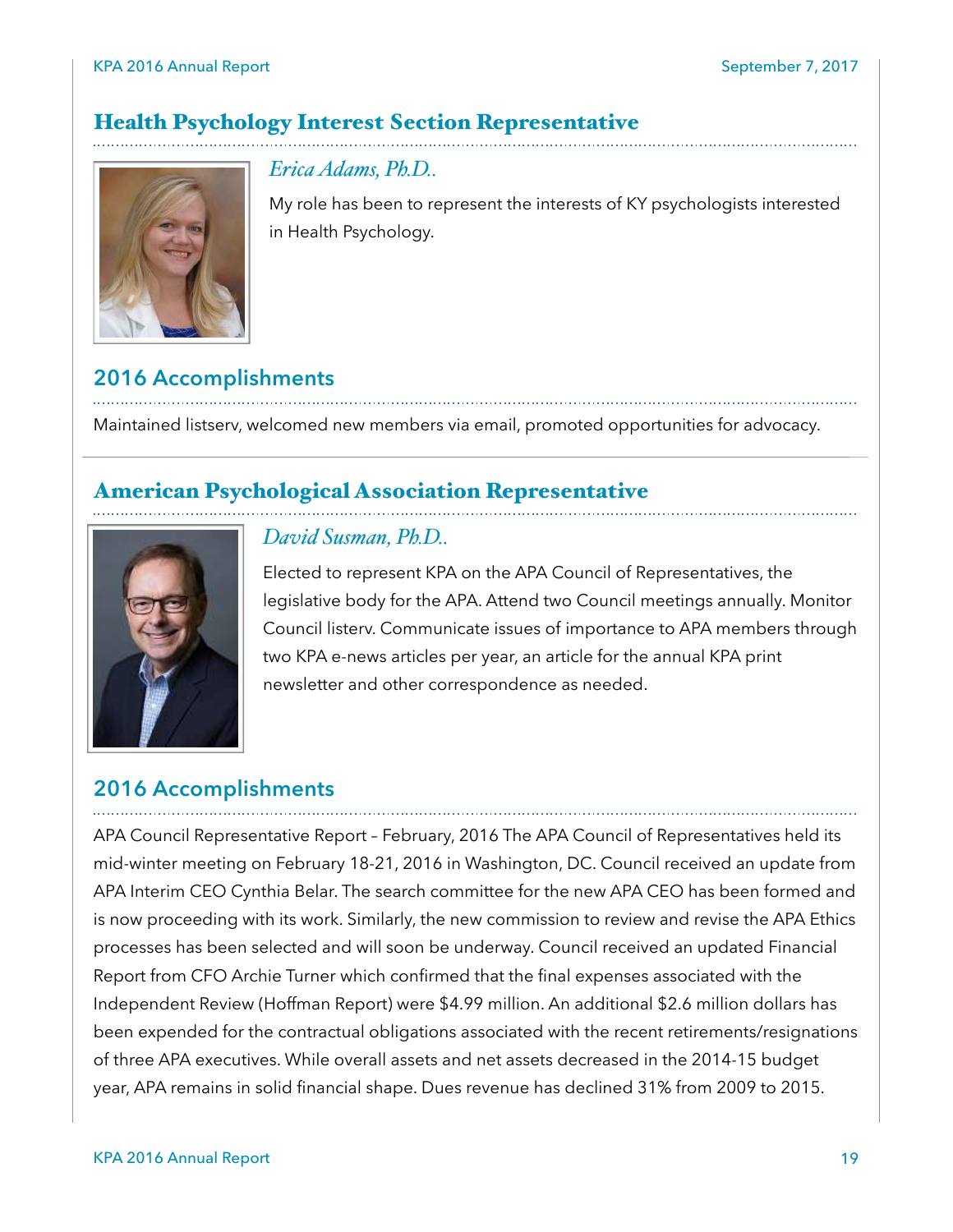Considerable discussion occurred about adjusting the way special projects and other large-scale multi-year items are budgeted. Most of the substantive business items addressed by Council had to do with Independent Review-related items that were not addressed at the August, 2015 meeting.

The overarching theme of these items has to do with aligning APA's mission, values and processes to assure a central focus on ethics, human welfare, transparency, and appropriate organizational checks and balances.

1) Council voted to establish a work group to develop aspirational civility principles and procedures for all forms of direct in-person communication and online messages and postings within and on behalf of APA.

 2) Council voted to establish a work group to review best practices in order to develop APA organizational policies and procedures to address, but not be limited to: Organizational checks and balances Fiduciary duties of governance members Appropriate oversight of governance members in the execution of their roles and responsibilities to ensure adherence to the highest standards of professional behavior Application of established policies and procedures Transparency of decision-making Sensitivity to, and willingness to address, differences arising from power differentials Consideration of effective governance and staff working relationships.

 3) Council voted to establish a work group to develop guidelines that will reduce bias, increase transparency, and promote diversity in the selection of individuals serving on APA task forces.

4) Council voted to approve amending the Guidelines for Council Resolutions to include the extent to which the resolution is consistent with APA's core values, and the extent to which it addresses human rights, health and welfare, and ethics.

5) Council voted to approve that the Board of Directors and Council of Representatives prioritize ethics, human rights and social justice in all aspects of the next Strategic Plan.

6) A new business item introduced at the meeting was "APA Apology to War-on-Terror Victims of Torture and Abuse."

 7) Council was provided with an update on the progress of the new Conflict of Interest Work Group. The group is revising APA's Conflict of Interest Principles and Procedures and hopes to present a motion to Council for approval in August 2016.

 8) James W. Jones, PhD and Ingrid Mattson, PhD conducted diversity training on "Religious Tolerance and Discrimination with an Emphasis on Islamophobia."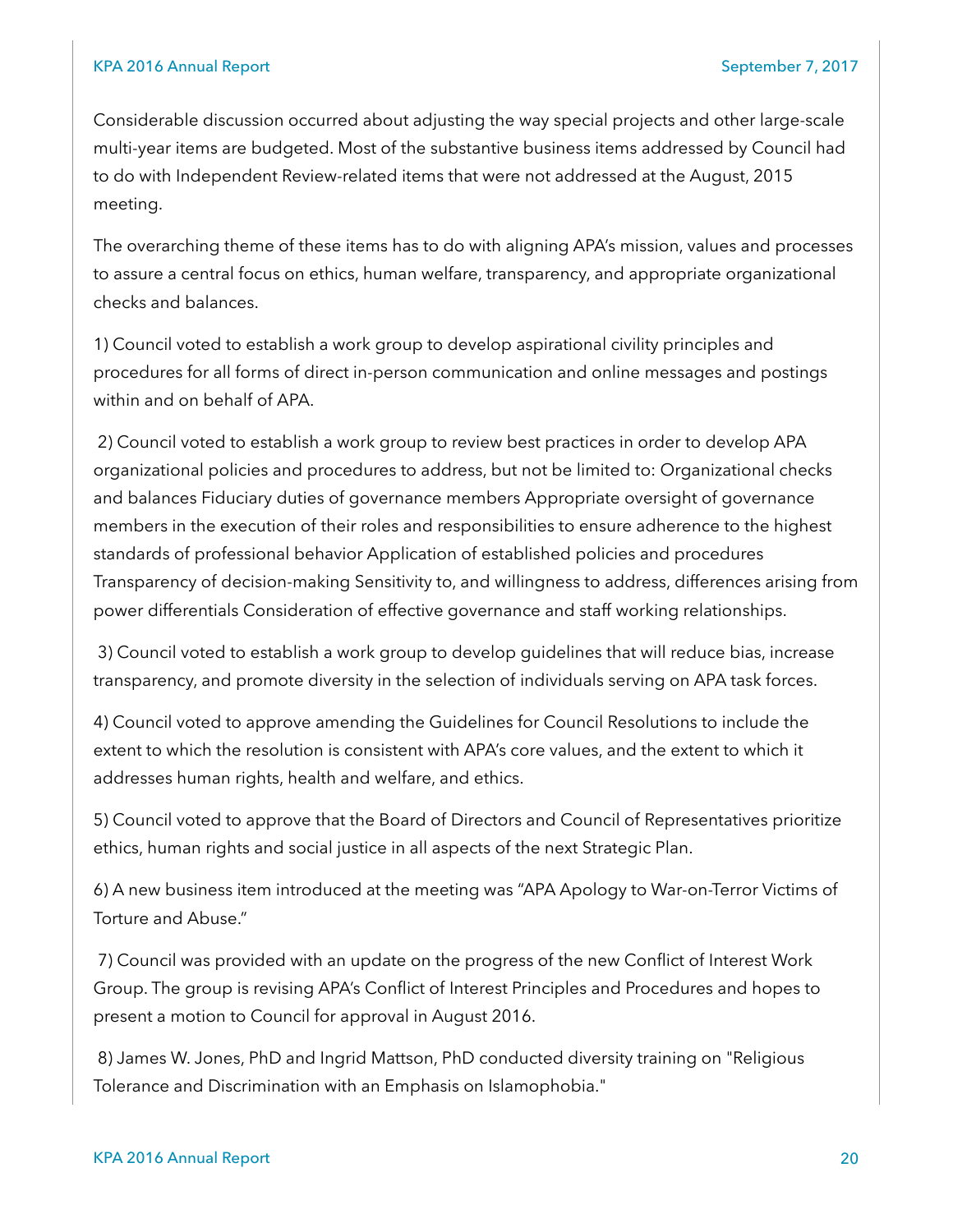9) Council participated in a retreat facilitated by Malachi O'Connor, PhD. The retreat was punctuated by an emotional outpouring of comments from many of the ethnic minority members of Council and representatives from the affiliated ethnic minority psychological associations. The theme of their remarks was that they have felt invalidated and disenfranchised from Council and APA and that more attention needs to be given to inclusiveness, open communication, and diversity awareness.

APA Council Representative Report – August, 2016 The APA Council of Representatives held its summer meeting on August 3 & 5, 2016 at the APA Annual Convention in Denver, CO. Perhaps the most significant issue addressed by Council was approval of a motion to revise the APA Ethics Code. This revision to section 3.04 of the Ethics Code adds explicit language to state that "Psychologists do not participate in, facilitate, assist, or otherwise engage in torture, defined as any act by which severe pain or suffering, whether physical or mental, is intentionally inflicted on a person, or in any other cruel, inhuman, or degrading behavior." The action was in response to last year's Independent Review (IR), which found that APA guidelines related to psychologist participation in national security interrogations were no more restrictive than those of the Department of Defense. The council voted last August to prohibit psychologists' involvement in such interrogations. This Ethics Code revision focuses on the behavior of the psychologist rather than on the setting in which the behavior occurs. The revision will become effective on January 1, 2017 and will be printed in the December issue of American Psychologist. A full revision of the Ethics Code is now commencing, but this will take several years to complete. Council discussed but ultimately postponed voting on a new business item which would have permitted military psychologists to provide mental health treatment to detainees at sites where detainees are denied protections under the U.S. Constitution. This item was controversial as it was felt to possibly contradict the resolution passed by Council in August 2015 prohibiting psychologists from working in settings where interrogations are being conducted. Another business item which was postponed until next spring had to do with the use of GRE cut-off scores in admission decisions for doctoral programs in psychology. Council also voted to send to the APA membership a by-laws revision to add a new "Friends of Psychology" membership category. This would open up membership to Bachelor's level psychology majors and others with an interest in psychology who are not eligible for other membership types. Each year, more than 100,000 students graduate with a bachelor's degree in psychology, and there is an even broader population of people interested in applying psychological principles to their work and personal lives. This new category would create a way for those interested in psychology to become more engaged with APA and the field. The proposed bylaw change will be sent to the membership for a vote in November. Council passed two new resolutions, one on "Psychologists in Integrated Primary Care and Specialty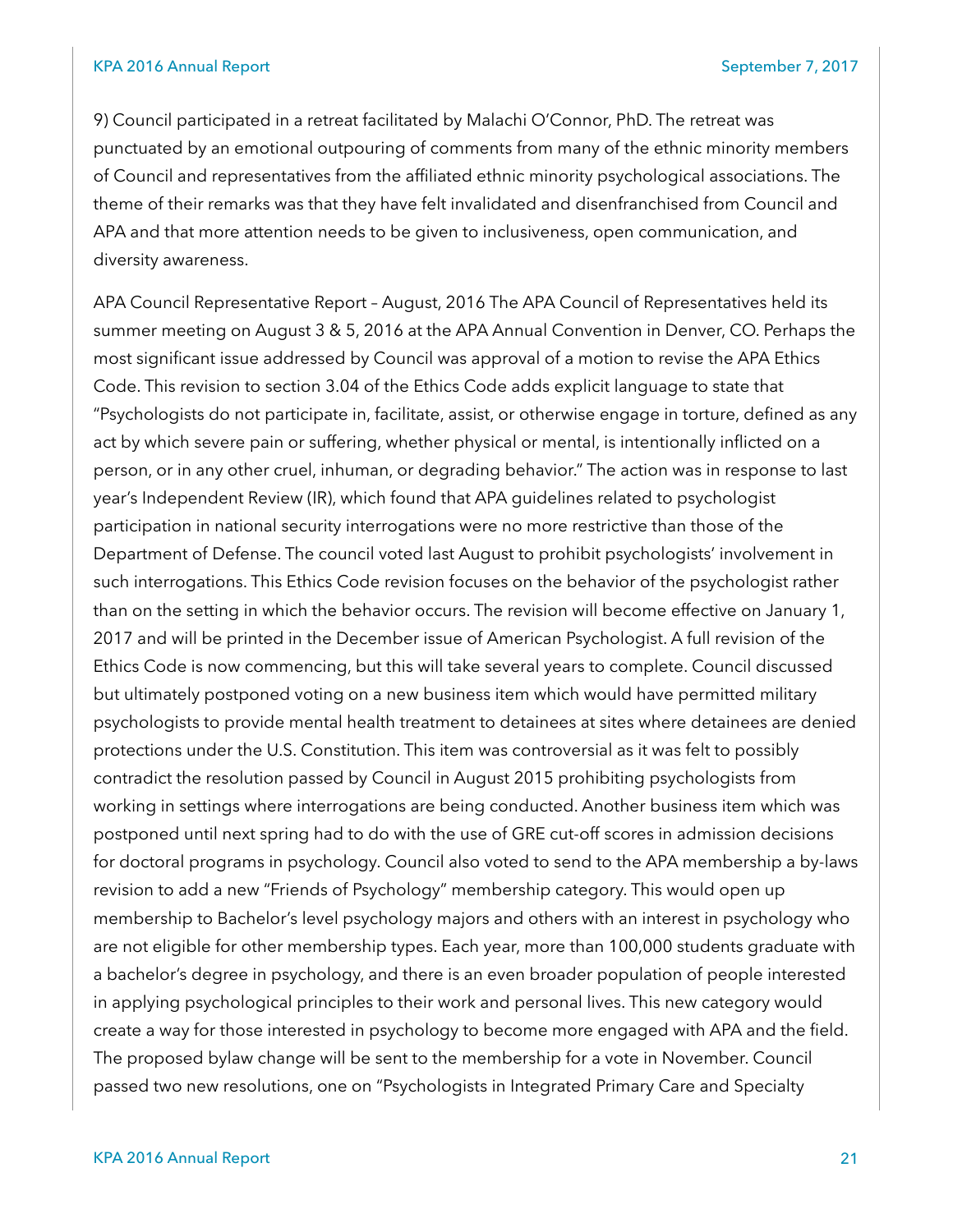#### KPA 2016 Annual Report September 7, 2017

Health Settings," and another on "Data about Sexual Orientation and Gender Identity." In other business, Council received an update from the search committee for the new APA CEO. APA has engaged an executive recruiting firm and the CEO job description has been posted widely. It is hoped that a candidate will be selected by the end of this year. Council also heard a report on the Commission on Ethics Processes. Formed in response to the IR, the commission is charged with evaluating and recommending changes to the APA ethics processes. The committee has established subcommittees to delve into four areas: ethics adjudication and education; ethics policies and procedures; APA institutional and organizational culture; and benchmarking. The commission plans to present its final report and recommendations to the council at its February meeting. Council was addressed by Pennsylvania Rep. Tim Murphy (R), who is also a Navy psychologist. He described his mental health reform legislation, the "Helping Families in Mental Health Crisis Act" which recently was approved overwhelmingly by the US House of Representatives. Efforts are now proceeding to pass similar legislation in the US Senate. Finally, on a personal note, I would like to thank everyone who voted to re-elect me to serve a second term as the KPA representative to the APA Council of Representatives. I believe this continuity of service will allow me to continue to capably represent the interests of Kentucky psychologists over the next three years. Please don't hesitate to contact me if you have questions or comments regarding APA; my email is [david.susman@uky.edu.](mailto:david.susman@uky.edu)

#### **2017 Goals**

Attend APA Council meetings and represent KPA members to the best of my ability.

#### KPA Graduate Students Representative

#### *Holy Brown, Ed.S., M.S.*

 My role as the KPA Graduate Students Representative (KPAGS) is to represent student interests on the Board of Directors.

#### **2016 Accomplishments**

To serve as the interim KPAGS representative, appointed to temporarily replace the previous elected KPAGS rep who was unable to serve her term. I attended all of the BOD meetings this year, including the retreat, spoke at the Spring Academic Conference, attended a day of the annual convention and helped with registration that morning/volunteered with workshops that day, sent information out to KPA-involved students via the KPAGS listserv, developed an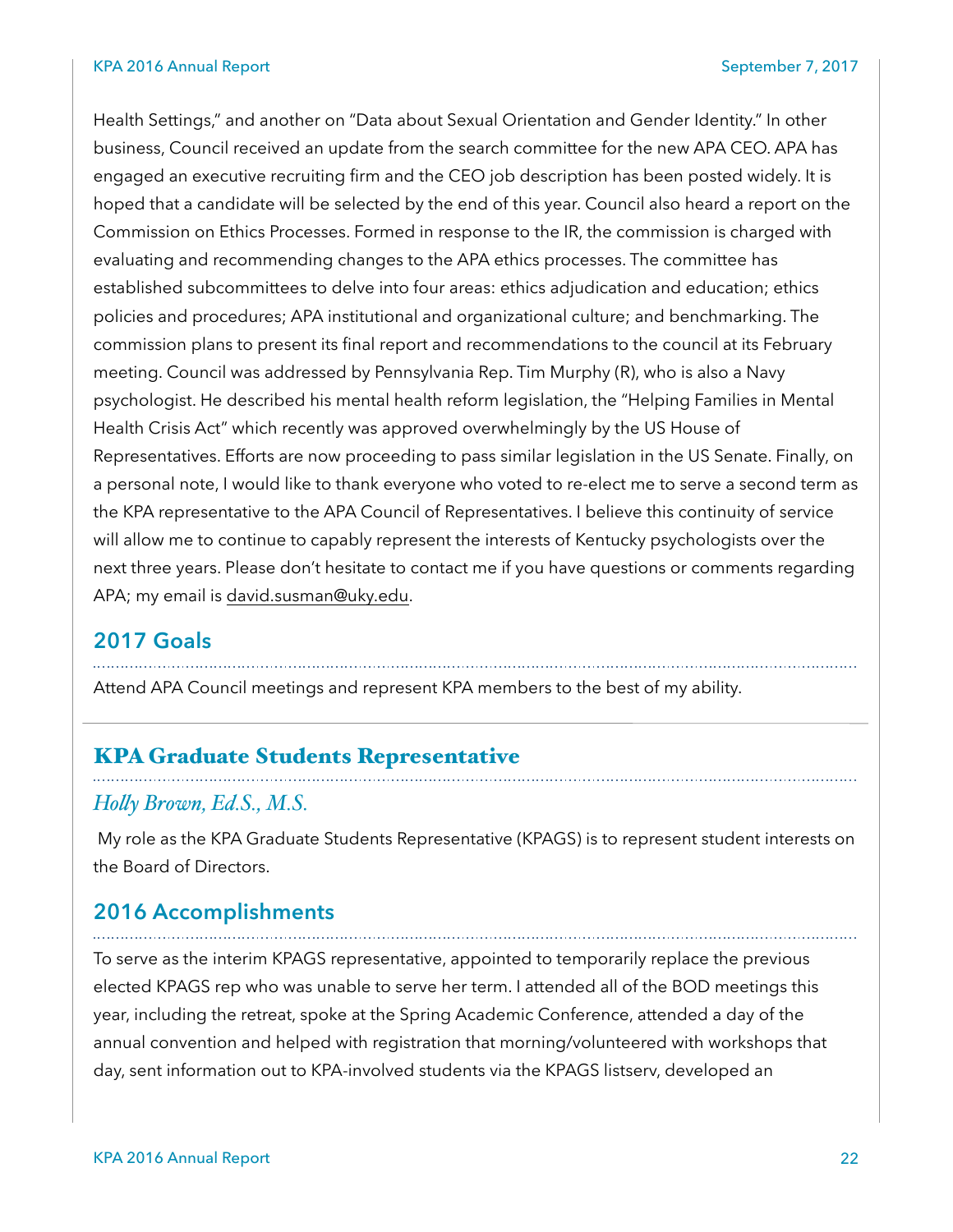infographic summarizing the benefits of student involvement in KPA, and engaged in phone meetings with the ED and David Susman to discuss ways to increase active student involvement.

#### **2017 Goals**

Continue to encourage students to join and actively engage in KPA. I will be stepping down as the KPAGS rep, as a new one has been elected.

# Liaisons

#### Kentucky Association for Psychology in the Schools (KAPS)

#### *Suzanne Rogers, Ph.D.*

My role as liaison between KPA and KAPS is to facilitate communication between two organizations with many shared interests and goals. I strive to stay abreast of developments within KAPS and keep KPA informed of any issues that may impact our organization. Often issues that are at the forefront of KAPS' attention are related to what is going on in the many school systems across the state.

#### **2016 Accomplishments**

Until May 2016 I kept in touch with members of KAPS Executive Committee, specifically with Diane Herrick, a long-time officer and with Misty Lay, also an officer for many years and currently Kentucky's delegate to the National Association of School Psychologists (NASP). However, in May I became temporarily "disabled' with arthritis in my hip. At the end of October I had hip replacement surgery and since then I have been recuperating from that surgery. Consequently, I have been "missing in action" for a few months and had to miss KAPS' annual conference in September and KPA's annual conference in November.

#### **2017 Goals**

In 2017 I intend to establish a more active association with KAPS to do a better job keeping KAPS and KPA in close communication on issues that affect them both. Often there are legislative issues and/or activities related to the state department of education that are of interest to both organizations.

# Committee Chairs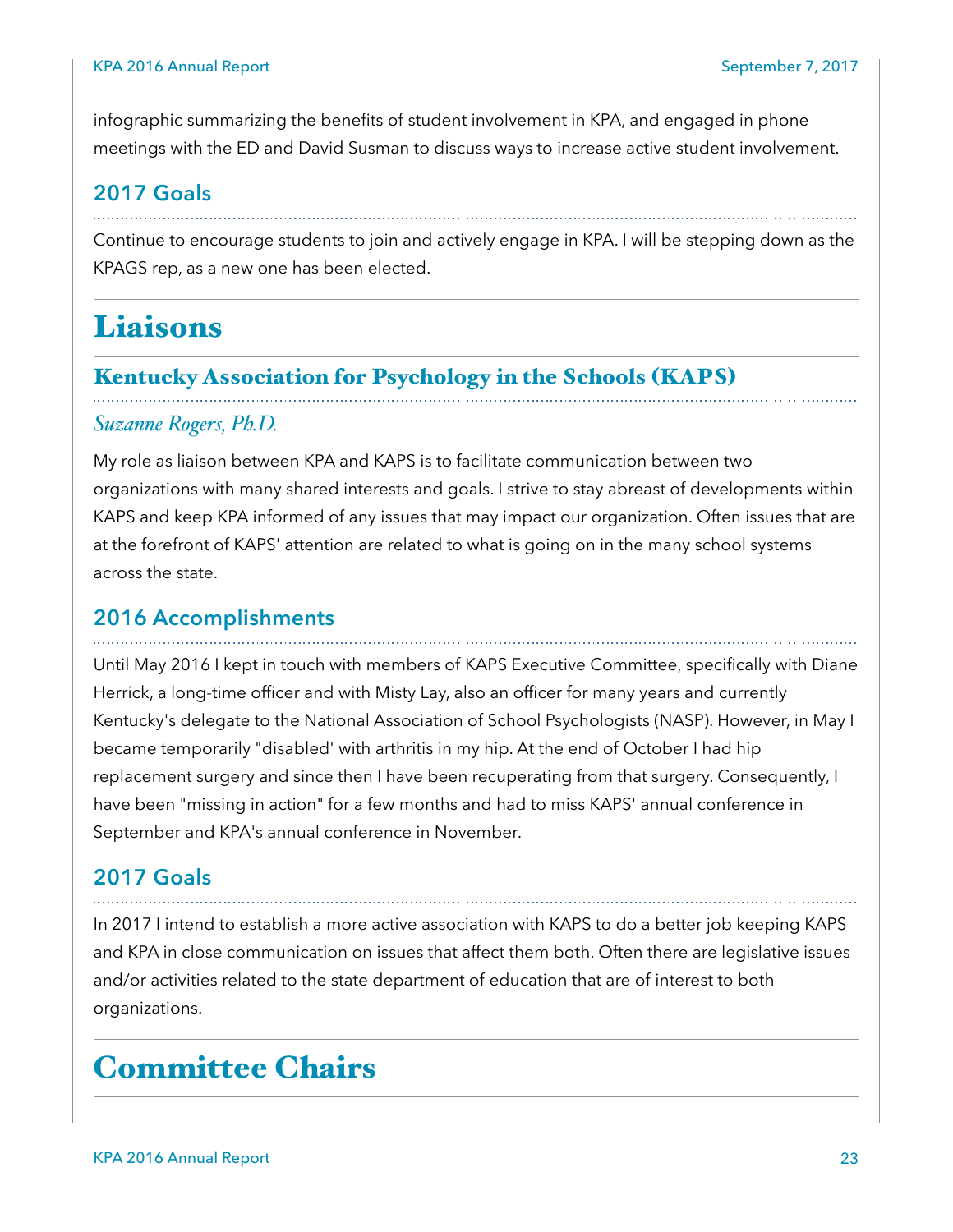#### Advocacy Committee



#### *Georgeann Brown, Ph.D.*

The Advocacy Committee's role is to help increase member involvement in advocacy activities, including organizing the Legislative Day, helping members connect with their legislators, and increasing members' motivation and awareness about to participate in advocacy The Legislative Response Team's role is to follow Kentucky's legislation and decide how KPA would like to take action on certain bills, based on KPA's Legislative

Priorities that they have voted on. We track bills, weigh in our support, and

meet weekly during the legislative session.

#### **2016 Accomplishments**

Advocacy Committee: \*Held the 3rd annual Advocacy Day on Feb. 3rd and are already planning the Legislative Day for 2017. Created a "how to" document for members on how to connect with their legislators; sent action alerts; See information below about Advocacy Day KPA's 3rd annual Legislative Day took place on February 3, 2016 in Frankfort at the Capitol Annex.

Our primary goal for the Legislative Day was to increase the visibility of KPA in Frankfort, to help KPA members develop relationships with their legislators, and to share information about legislation important to KPA. This year, the engagement level was high with our largest attendance of KPA members and our greatest number of legislative meetings that took place between members and their legislators. We also added a public education fair during our Legislators' Breakfast, which was deemed a success by the large number of LRC staff and legislators that attended and engaged with KPF educational materials. The public education fair included literature about what psychologists do, information about various mental health issues, and publications from the American Psychological Association and the Kentucky Psychological Foundation. Twenty-eight KPA members attended our Legislative Day, including members of the Advocacy Committee, members of the KPA board, Early Career Psychologists, and general members. We had a good mix of previous attendees and first-time attendees. Prior to the Legislative Day, attendees participated in a conference call and reviewed materials to help prepare them to discuss talking points with legislators. I have included the detailed talking points below, but our group decided to highlight the following talking points:

 1) KPA supports provider protections under Medicaid managed care, including SB 20 and HB 118;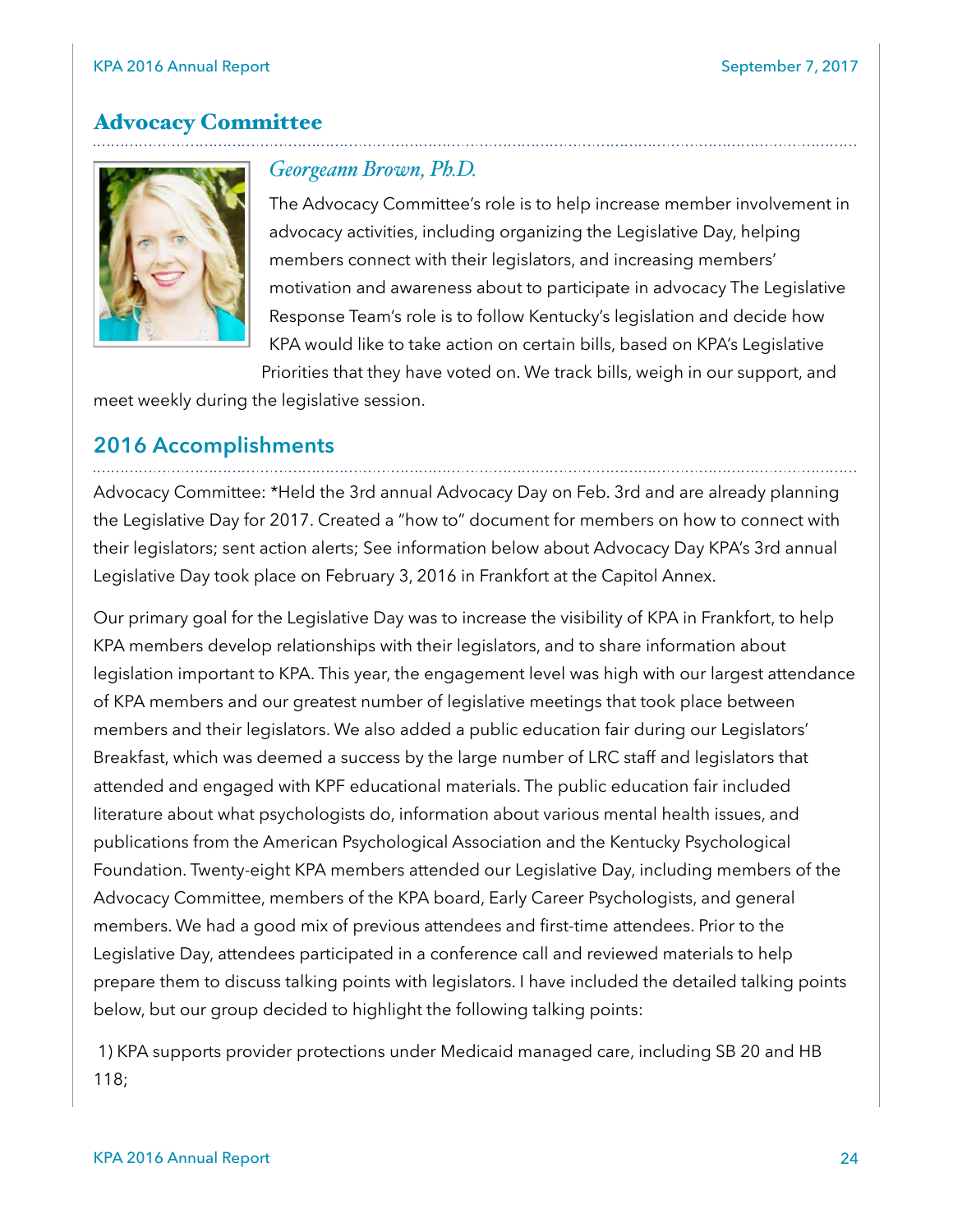2) KPA supports continued funding for Medicaid expansion, increased funding for Medicaid and Medicaid managed care, and opposes deep proposed budget cuts for behavioral health programs;

3) KPA supports effective outpatient care and reduced hospitalization for the severely mentally ill, as in HB94, and

4) KPA would like for a member of KPA to be placed on a proposed gun violence task force, as proposed by Rep Meeks (HCR4). Members had an opportunity to meet with their legislators in individual or group meetings, where they discussed talking points important to KPA and shared more information about KPA. Lobbyists from McCarthy Strategic Solutions helped assist members during many of the meetings. KPA also hosted a breakfast for all legislators and had a chance to meet with legislators and their staff from across the state. Through individual meetings and our KPA breakfast, we were able to talk with over 30 legislators. The overall feedback was positive from attendees, who felt like it was good to get experience in talking with legislators and advocacy issues. More connections with legislators were made, which will be helpful in advocating for KPA and psychologists. Several legislators expressed interest in supporting or co-sponsoring our legislative priorities. We hope to further develop the KPA Legislative Day to be on a larger scale next year, with more members involved and reaching more legislators.

The Legislative Day was planned by myself, members of the Advocacy Committee, Jennifer Price and, the Public Education Committee, McCarthy and Associates, support from the KPA office, and in consultation with Dr. Sheila Schuster and the KPA Quick Action Legislative Team. Quick Action Legislative Response Team: To improve the efficiency and breadth of the Kentucky Psychological Association's response during the legislative session to different bills and advocacy action, we formed the Quick Action Legislative Response team, which was comprised of the following KPA members: Georgeann Brown, Felicia Smith, David Hanna, David Susman, Art Shechet, Laurie Grimes, and Lisa Willner. We had a weekly Friday phone conference with our lobbyist, Libby Milligan, and more phone meetings as needed to discuss specific legislative issues. We e-mailed each other multiple times during the course of the week to communicate. We received weekly legislative review reports from our lobbyists from McCarthy Strategic Solutions. As a team, we would review all the bills presented to us by McCarthy Strategic Solutions and known to be relevant to the field of psychology and KPA's legislative priorities. We would individually weigh in on whether or not we supported, opposed, were neutral, or needed more information on each piece of legislation, based on how much they aligned with KPA's legislative priorities. We kept track of each bill in a grid and what our follow-up and action steps on each bill was, and we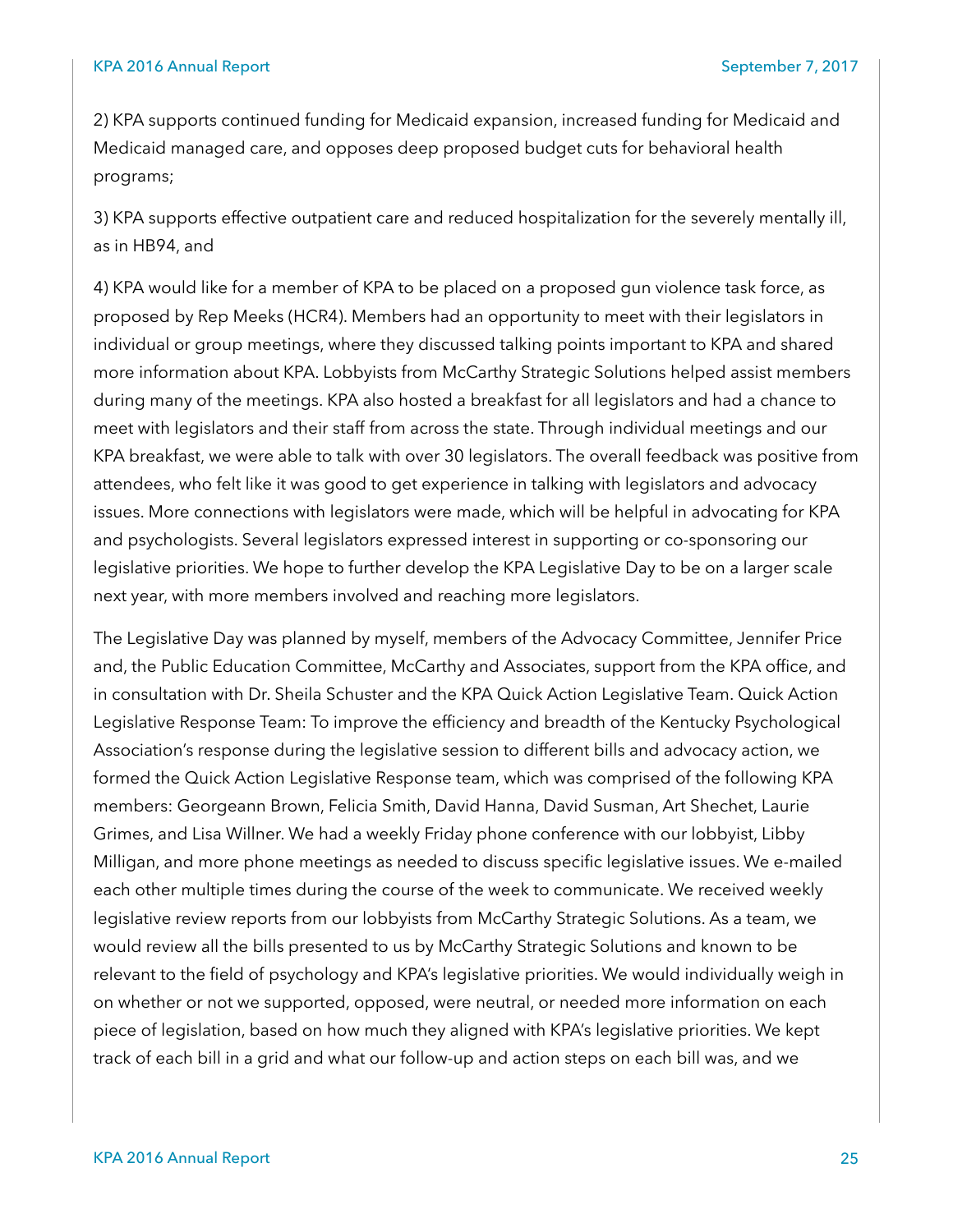#### KPA 2016 Annual Report September 7, 2017

consulted with our lobbyist, Libby Milligan, and our consultant, Sheila Schuster, when we needed more information about each piece of legislation.

Over the course of three months, we started to hone the process more and developed a system. We decided when to include the broader membership on advocacy action alerts. Legislation that KPA acted upon: The Quick Action Legislative Response Team weighed in on multiple bills, but took the most "action" on the following bills, that aligned with KPA's Legislative Priorities. KPA PRIORITY LEGISLATION – 2016 GA BILL DESCRIPTION Status of Bill SPONSOR & CO-SPONSORS HB 6 Keep Medicaid Expansion in Kentucky Passed House, but did not make it out of Senate Health and Welfare Committee. Did not pass Sponsor: Rep. Darryl Owens Co-sponsors: Representatives Joni Jenkins, George Brown Jr., Tom Burch, Mike Denham, Jeff Donohue, Jim Glenn, Derrick Graham, Mary Lou Marzian, Reggie Meeks, Sannie Overly, Jody Richards, Rita Smart, Greg Stumbo, David Watkins, Jim Wayne HB 94 Tim's Law – Add Agreed Outpatient Treatment under Court Order to KRS 202A Passed House with amendments; did not pass Senate, did not get out of Appropriations and Revenue; did not pass Sponsor: Rep. Tom Burch Cosponsors: Representatives Linda Belcher, George Brown Jr., John Carney, Kelly Flood, Mary Lou Marzian, Ruth Ann Palumbo, Rita Smart HB 118 Create an Appeals Process for Providers within Medicaid and Medicaid Managed Care; did not pass as HB 118; passed as SB 20 Passed as SB 20 Sponsor: Rep. Greg Stumbo Co-sponsors Representatives Tom Riner, George Brown Jr., Larry Clark, Jim Glenn, Dennis Horlander, Rick Nelson, Rick Rand, David Watkins, Jim Wayne HB 303 Biennial Budget – Budget Review Subcommittee on Human Resources Chair – Rep. Joni Jenkins Committee Members – Representatives Bob DeWeese, Mary Lou Marzian, Darryl Owens, David Watkins, Jim Wayne, Addia Wuchner HCR 4 Create the Gun Safety & Violence Prevention Task Force and to Include a Psychologist on it Rep. Meeks agreed to put a psychologist on the task force. This bill did not have much traction and did not pass House or Senate Rep. Reggie Meeks SB 18 Require Insurers & MCOs to Give Notice to Providers before Making Substantive Changes in their Contracts, including Putting Providers into a Network This bill passed with several amendments and was filed with the Secretary of State's office without governor's signature. Sponsor: Sen. Ralph Alvarado SB 20 Create an Appeals Process for Providers within Medicaid and Medicaid Managed Care this bill passed both houses with two committee substitutes and was signed by the Governor. Sponsor: Sen. Ralph Alvarado Co-sponsors: Senators Joe Bowen, Danny Carroll, Jimmy Higdon, Stan Humphries, Damon Thayer, Robin Webb, Steve West, Whitney Westerfield, Mike Wilson, Max Wise Action Alerts: To encourage involvement of the broader KPA membership, the Quick Action Legislative Response Team sent out multiple action alerts and information on the following bills to all KPA members: SB 18: This bill would require an insurer offering a health benefit plan to establish a policy governing the procedures for a managed care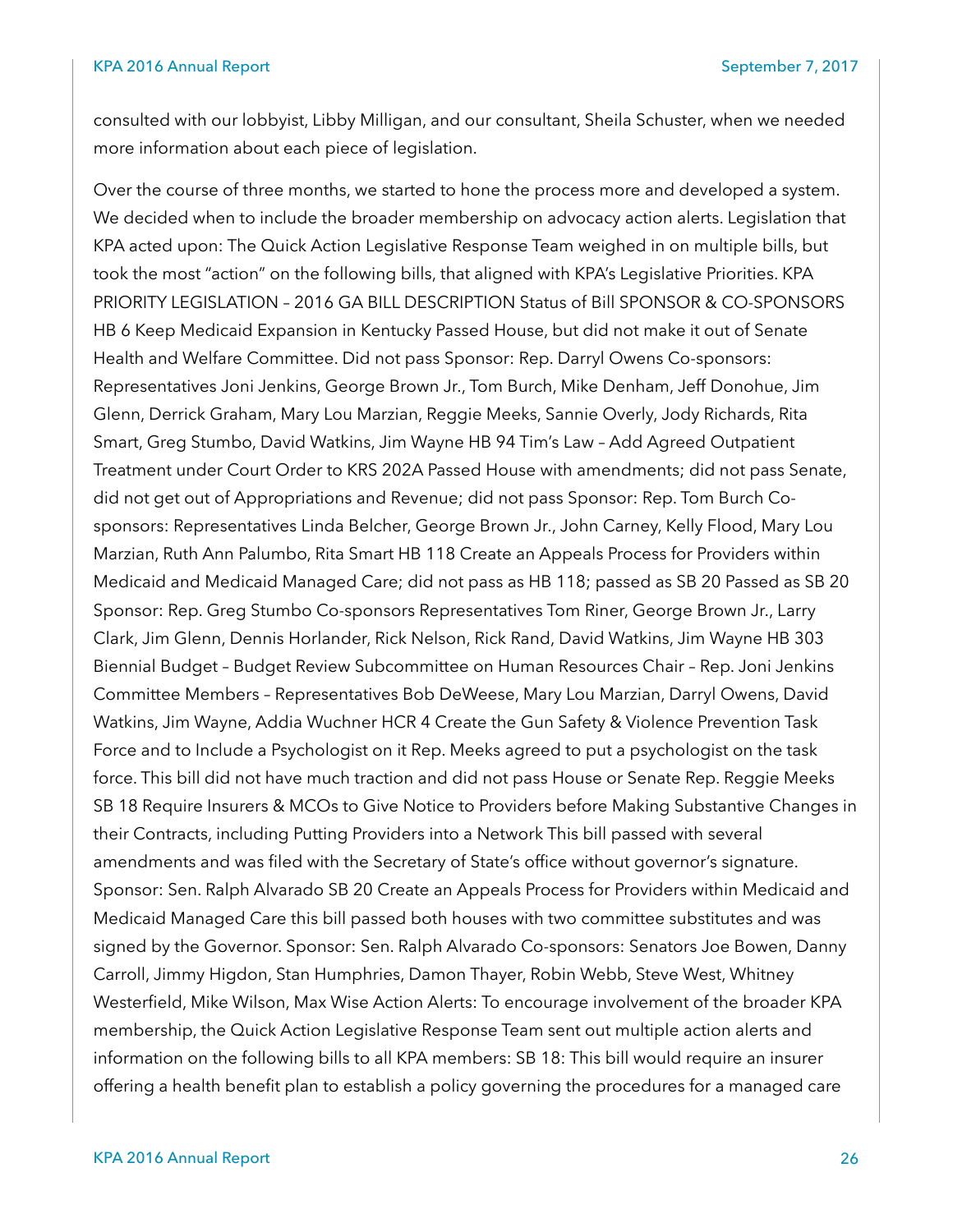organization that is changing an existing agreement with a provider. SB 20: This bill would create a process for providers to request an administrative appeals hearing from the Dept. for Medicaid Services for reimbursement by a Medicaid MCO for services provided. This bill also has implications for providers' ability to continue to provide services to the Medicaid population. HB 6: This bill would allow for the continued expansion of Medicaid. The bill has implications for mental health care access, mental health parity, and providers' ability to provide services to the Medicaid population. HB94: A bill to decrease the recurrent hospitalizations of the severely mentally ill and support effective outpatient treatments. Highlights of the bill include strengthening an already-existing Kentucky law (KRS 202A.081) which permits persons involuntarily committed to the hospital to be discharged on the condition that they agree to – and comply with – court-ordered outpatient treatment.

#### **2017 Goals**

The Advocacy Committee plans to meet more regularly and increase member involvement in advocacy by helping to mentor those wanting to meet with their legislators. They will also plan the 3rd Annual Legislative Day. Legislative Response Team: The Legislative Response team will keep abreast of legislation that will affect the practice of psychology and those we serve, and base their decisions about whether to support or oppose legislation based on KPA's Legislative priorities. They will meet weekly during the Legislative session to review the status of legislation, and they will decide when to send action alerts to the broader membership and when to involve PEC.

#### Continuing Education Review Committee

#### *Matt Gilbert, Psy.D.*

The Continuing Education Review Committee evaluates all KPA sponsored and co-sponsored psychologist continuing education programming for adherence to standards formulated by the American Psychological Association, the Kentucky Psychological Association, and the Kentucky Board of Examiners of Psychology.

#### **2016 Accomplishments**

The CER committee has reviewed around 50 CE program proposals with only a handful of recommendations for disapproval this year.

#### **2017 Goals**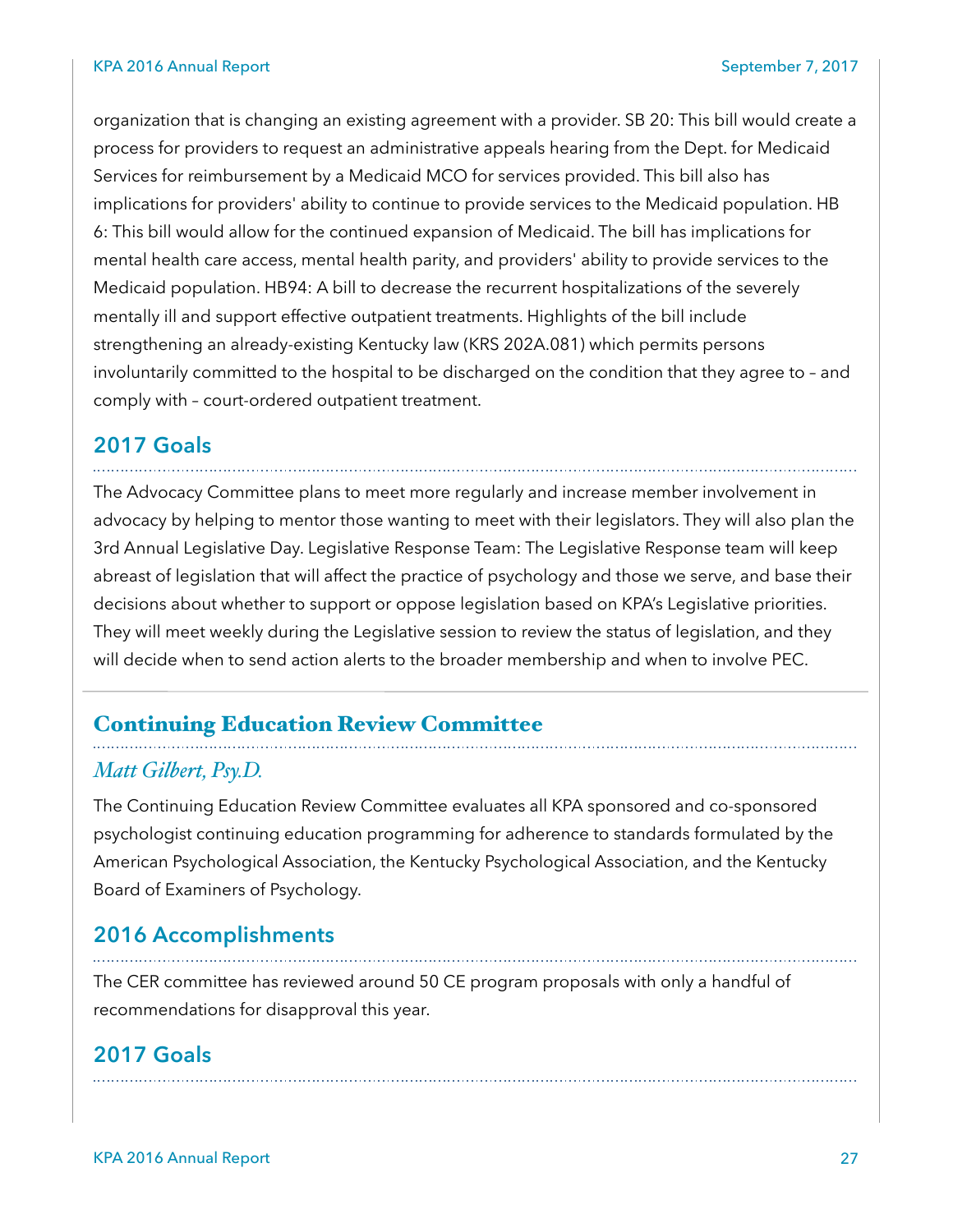We hope to continue to review proposals sent to us in quick fashion. The chair intends to continue to increase this committee's representation at KPA board meetings and other functions. We are hoping to add a doctoral student in clinical or counseling psychology to our committee.

#### Communications Committee



#### *Sarah Shelton, Psy.D.*

The Communications Committee oversees the production of the enewsletter and print newsletter in collaboration with the Editor and KPA staff. KPA Listservs are monitored and violations are addressed on an as needed basis. The Committee also oversees the website by approving new content as requested by the KPA staff/ED and by conducting annual reviews of website content and functionality. The Communications Committee also addresses internal communication and external communication on behalf of KPA as directed by the KPA EC and/or ED.

#### **2016 Accomplishments**

Accomplished and ongoing.

#### **2017 Goals**

Due to assuming the role of President-Elect, the Chair, Sarah Shelton, Psy.D. will be replaced by Beth Moore, PhD. in 2017. Shelton will stay on as a Committee member and will assist Moore with the transition. The Committee needs to recruit new members to have a more active working group with an emphasis on at least one student member. This Committee needs new members especially student members.

# 2016 Convention Committee



#### *Alison From-Tapp, Psy.D.*

To plan and execute the 2016 Annual Convention. KPA's 2016 Annual Convention, "Psychological Practice and Relationships Across Diverse Settings," was incredibly successful. We were fortunate to have three outstanding featured presenters, including Christie Courtois, Ph.D.ABPP, Arthur C. Evans, JR, Ph.D., and Roy Huggins, LPC, NCC. Our slate of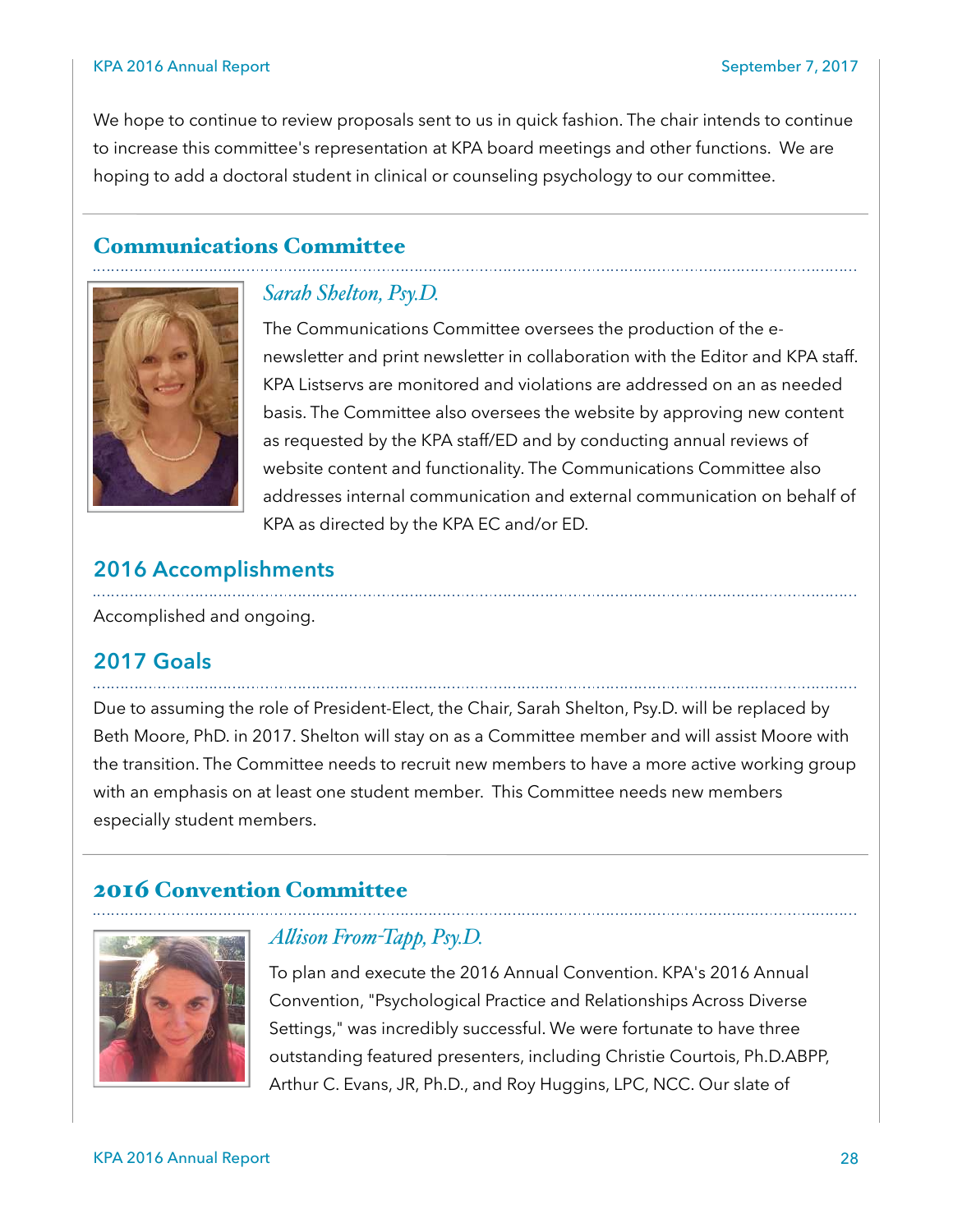volunteer presenters were also dynamic and informative. We are so grateful for our wonderful committee and volunteers. Thanks to the hard-working creative convention committee, all of the knowledgeable and interesting presenters, the sponsors, all of the volunteers (student and community), the KPA executive board, and the wonderful staff of KPA. There were many opportunities to network and connect with old and new friends. The 2017 convention will return to Lexington November 2nd-4th.

#### **2016 Awards**

2016 KPA Annual Awards: The 2016 KPA Annual Awards luncheon was held on Saturday November 5th. Congratulations to the award recipients!

- Distinguished Public Service: Senator Ralph Alvarado
- Distinguished Public Service: Representative Rick Rand
- Schuster Advocacy Award: Jennifer Price, Ph.D.

• Multicultural Professional Development Awards, Student Category: Gabriella Puleo, M.S. Multicultural Professional Development Award: Shambra Mulder, PhD

- Jack Runyon Community Service: Dong (Dan) Young Han, Psy.D.
- Psychologist of the Year: William W. Stoops, Ph.D.
- Distinguished Career in Psychology: Martha Wetter, Ph.D.
- Friend of psychology award: Theodore T. Myre, Jr.

• Reception Honoring New Psychology Licensees: The reception to honor the Commonwealth's new additions to our profession took place on Friday November 4th. The Annual Social was held at Spalding University in the historic mansion. It featured KPA's inaugural "KPA's Got Talent" karaoke.

#### Early Career Psychologist Committee



#### *Norah Chapman, Ph.D.*

The purpose of the Early Career Psychologist (ECP) Committee is to provide resources to psychologists who are within 10 years of receiving their doctorate degrees. Through the committee, we evaluate the degree to which there are resources available through KPA to address the needs of ECP's in the state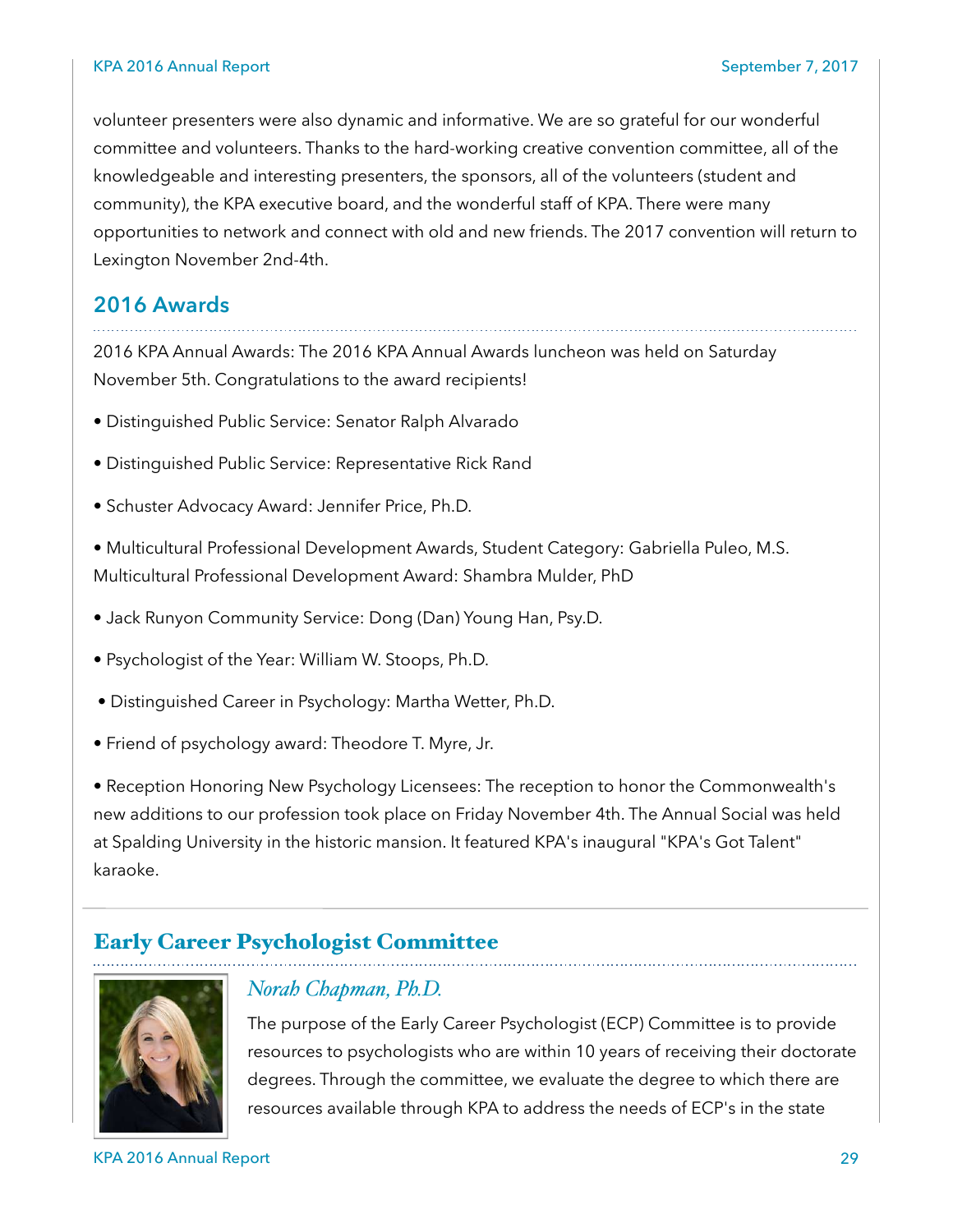and, if not, develop supports for such needs. In my role as chair, I coordinate the ECP committee and liaison with the KPA office on various resources that we try to make available.

# **2016 Accomplishments**

It has been an exciting productive year on the ECP committee. We have met several of our goals for the year, including diversifying the representation of the state on our committee with the inclusion of Hobie Dotson from eastern KY, created an active Facebook page for KPA ECP's, and held several convention related events for ECP's (i.e., active table with mentoring sign ups, raffle give away, and social media presence).

#### **2017 Goals**

The committee's goal for the next year include:

1) Continue growing an active KPA ECP Facebook presence with increased dialogue, page likes, relevant content, and events to promote.

 2) Gain one additional member on the committee from the western KY region to increase representation.

3) Update resources on the KPA ECP webpage to reflect current practices and processes.

4) Continue to create engaging convention table and programming efforts to recruit, engage, and maintain ECP members.

#### Ethics Committee

#### *Patricia Burke, Ph.D.*

The Ethics committee is dedicated to assisting psychologists in maintaining ethical conduct at the highest professional level. Our primary focus is education and consultation, thus we do not adjudicate ethical complaints brought against psychologists. We promote the well being of all Kentucky psychologists through the implementation of the Colleague Assistance Program.

#### **2016 Accomplishments**

The Ethics Committee has completed these goals in 2016: Presented on an ethics topic in a workshop in the spring, 2016. Made contributions on ethical topics for the e-newsletters and the Fall edition of the Kentucky Psychologist. Responded to 20 online ethical consultation requests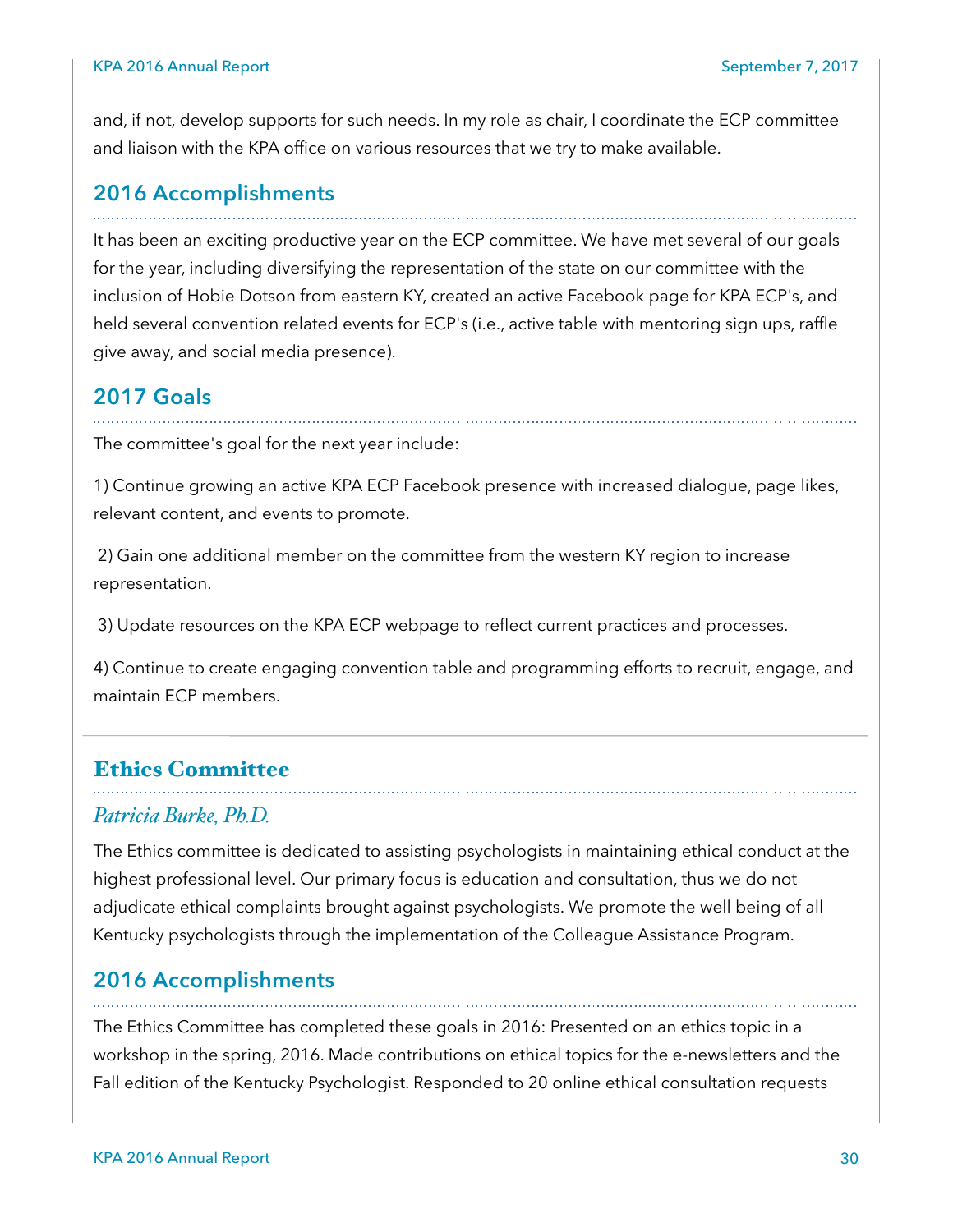from KPA members. We have successfully launched the KPA-CAP in Kentucky to assist psychologists who are experiencing problems that may endanger the quality of their work.

## **2017 Goals**

Continue educational activities and consultation services. Continue to update KPA-CAP web page as new information and providers are forthcoming.We have just added two new student members and will encourage their level of participation in all areas of committee work.

#### Membership Committee

#### *Lori Bradbury-Robinson, Psy.D.*

The Role of the Membership Committee is to vote in new members, welcome new members, follow up on lapsed members, and works towards growing and sustaining membership.

#### **2016 Accomplishments**

This has been a challenging year for the membership committee due to low participation on teleconferences. Multiple polls have been sent throughout the year in an attempt to find a common meeting time; however this has not had the intended result of increasing participation. Our last phone call may have been compromised by a snafu in the teleconference line.

# **2017 Goals**

The committee will be transitioning to a new chair. Of utmost importance, will be re-establishing the monthly meetings and increasing participation in those meetings. Until that takes place it will be difficult to move forward on KPA's membership plan.

# KPA Political Action Committee



#### *Joseph F. Edwards, Psy.D.*

The Kentucky Psychological Association Political Action Committee (KPA-PAC) is a voluntary, non-profit, unincorporated Committee of individual psychologists and others, and is not affiliated with any political party. The Committee is an independent, autonomous organization, and is not a branch or subsidiary of any national or other political action committee. The Committee is registered with the Kentucky Registration of Election Finance